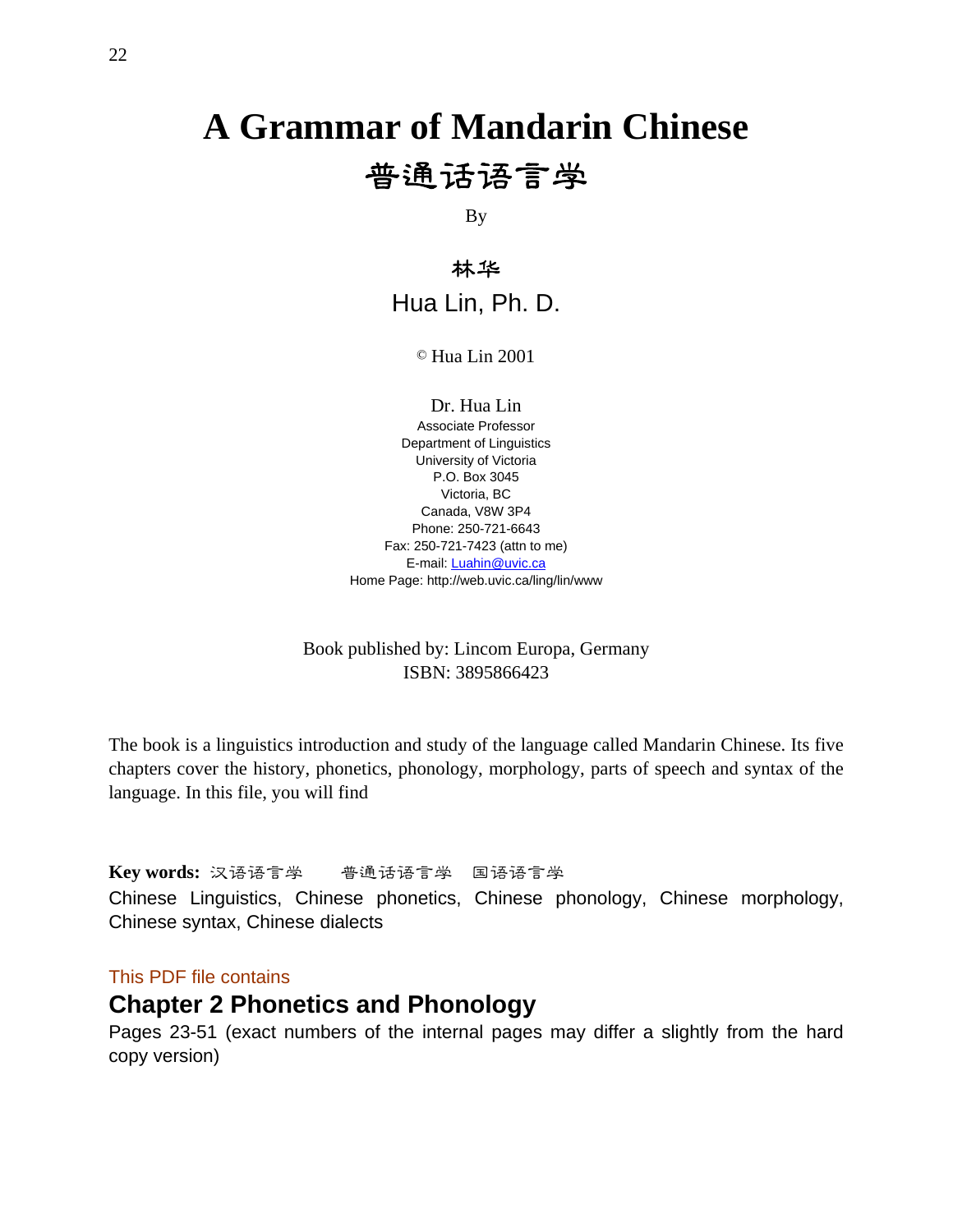# **Chapter 2. Phonetics and Phonology**

The study of the sound system of language normally starts with phonetics followed by phonology. However, it is widely acknowledged that the two are not mutually exclusive: The quality of phonological modeling crucially depends on the understanding of phonetic details, whereas phonetic description is often more insightful when done within a more explanatory framework of phonological constraints, rules and/or parameters. In this chapter, we will not attempt to separate the two, but each will be resorted to as required by the description and explanation of certain aspects of the Mandarin sounds and their patterns.

The theoretical framework used in this chapter will be Generative Phonology, a major influential phonological framework developed in the twentieth century. Within this framework, a sound (or in proper linguistic terms, a phone or a segment) is a bundle of binary features which encode such information as the position where the sound is produced (where the stricture is) by the speech organs and the manner in which the sound is uttered. Phonological processes are captured in terms of change in the configuration of the feature bundles in certain contexts. This theory of the sound patterns of language has gone through a great deal of change within the past two decades. An example of such change is that the place features, which used to be binary in standard Generative Phonology (Chomsky and Halle 1968), are now unitary features. The arrangement of features has also been completely revolutionized. To denote a segment, say [p], the features used to be placed, unordered, in a two-dimensional feature matrix such as this,

<span id="page-1-1"></span> $(2.1)$  +consonantal -sonorant -continuant -voiced +labial …

but they are now organized into a three-dimensional tree structure which branches out into several levels from a root node carrying the crucial information as to whether the segment is a consonant or a vowel. The same information given in [\(2.1\)](#page-1-1) would be organized roughly as  $(2.2)$ :

<span id="page-1-0"></span><sup>&</sup>lt;sup>1</sup> This is a much simplified feature geometry tree, though adequate to illustrate here the difference between the old and new treatment of features. Interested readers may read Broe (1992) and Halle (1992) for details.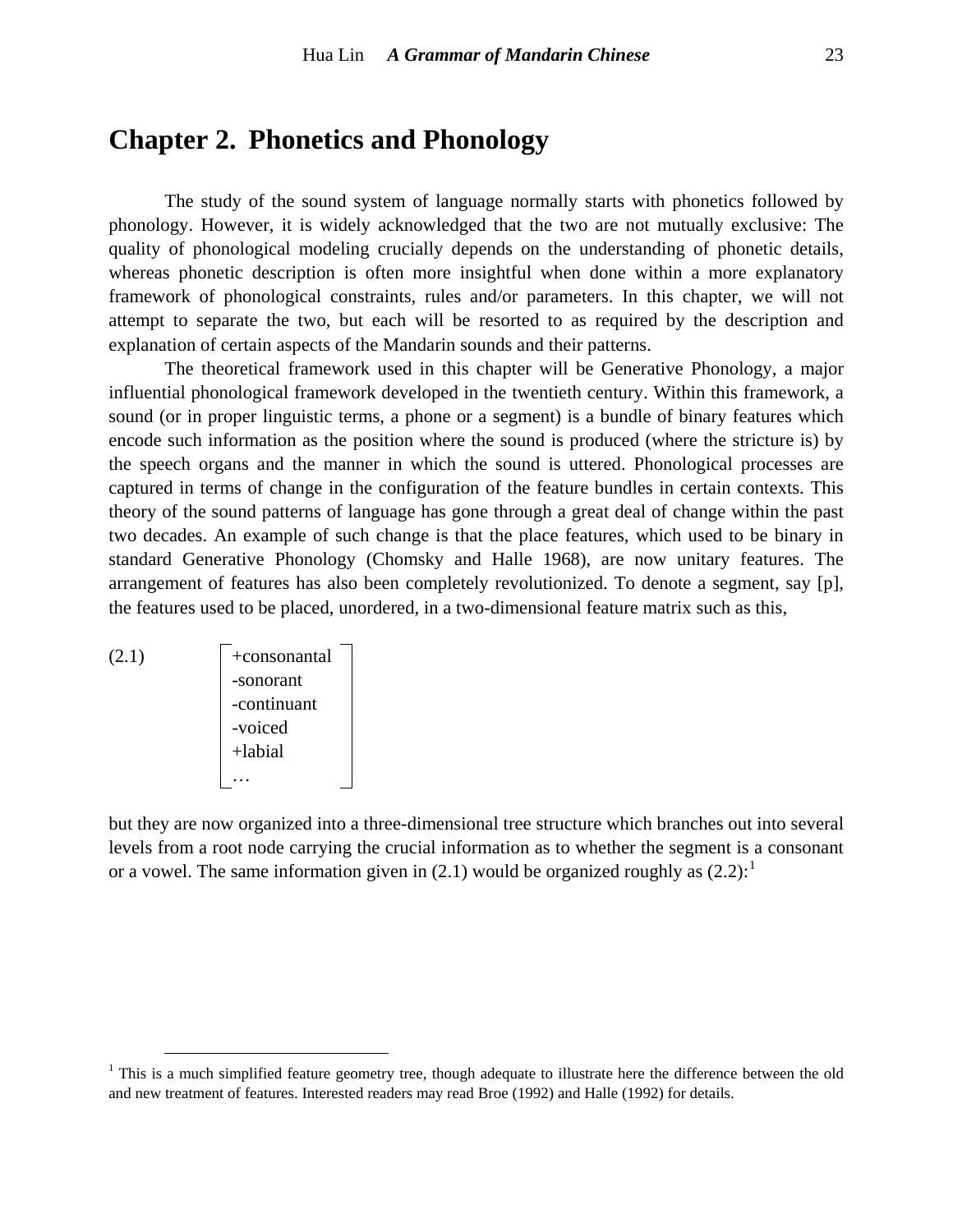<span id="page-2-0"></span>

Phonological processes used to be described by rules in the form of 'A becomes B in the environment of C', but now may be indicated by lines linking among the nodes of features. The following dotted line represents a phonological process whereby the second segment assimilates the place feature of the first.



This newer version of Generative Phonology is more complex and abstract. The understanding of it entails a great deal of background knowledge of the various aspects of the theory. Because the scope of this descriptive grammar does not allow a full introduction of this new theory, for ease of comprehension on the part of the general reader, we will now and then adhere to more traditional ways of describing phonetics and phonological processes. The newer theory will be used where necessary, especially where the older theory is silent about the issues involved or is entirely inadequate.

This chapter addresses four aspects of the sound system of Mandarin: sounds, syllables, segmental processes and tone. The section on sounds will include the consonants, vowels, and glides. The section on the syllable will address such topics as the initials and finals, phonotactic constraints, syllable weight, etc. The third section discusses the phonological processes that occur between adjacent segments within a syllable. This section will also address the phonological versus phonetic representation of phonemes and allophones in the Pinyin transcription system. The section on tone consists of two parts, one devoted to the four basic tones and the other to the neutral tone.

#### **2.1 The Sounds**

A description of the phonetics and phonology of a language cannot be done without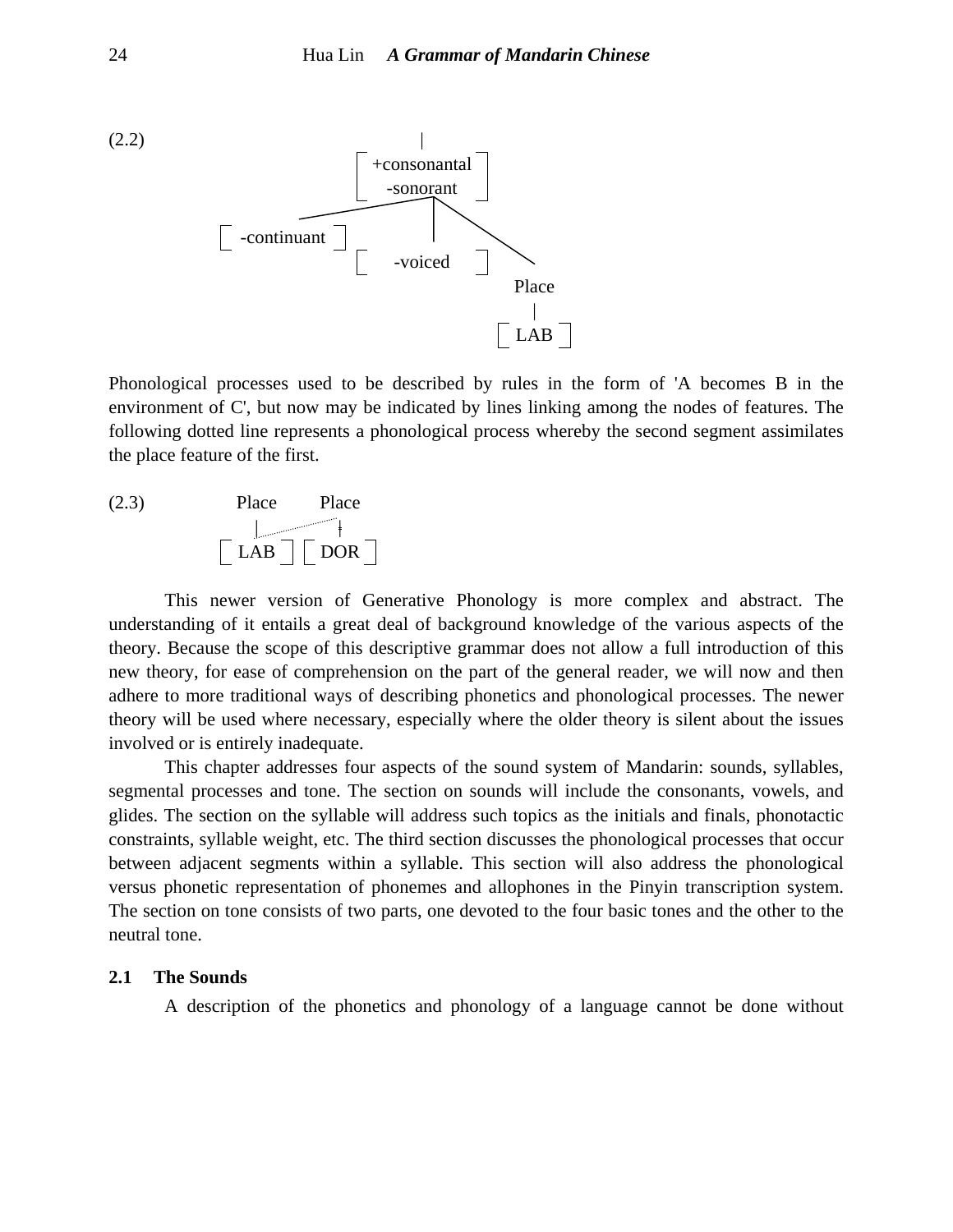<span id="page-3-0"></span>resorting to the linguistic tool called the phonetic features. Each sound or segment<sup>[2](#page-3-0)</sup> is identified by a unique set of distinctive features organized in a tree structure. Features can be contrastive in one language, but not in another. Some of the most important distinctive features for the description of Mandarin include 1) major features such as [±consonantal], [±vocalic], [ $\pm$ aspiration], and [ $\pm$ nasal]; 2) place features: [LABIAL], [CORONAL], and [DOSAL]: and 3) vowel features:  $[\pm \text{high}]$ ,  $[\pm \text{back}]$ , and  $[\pm \text{round}]$ .<sup>[3](#page-3-0)</sup>

# **2.1.1 Consonants**

The phonetic features that distinguish consonants from vowels are [±consonantal] and [±vocalic]. While consonants are [+consonantal, -vocalic], vowels are exactly the opposite: [ consonantal, +vocalic]. There is a third group of phonemes called glides or semi-vowels that have negative values for both features: [-consonantal, -vocalic]. Strictly speaking, Mandarin has 20 phonemic consonants.<sup>[4](#page-3-0)</sup> Traditionally, the [-consonantal] glides are grouped with the consonants. As the glides [w, y, ÿ] are not phonemic in Mandarin, we have chosen not to include them here, but will deal with them at a later point in this chapter.

| (2.4) |               | place     | Labial | dental | alveolar     | alveo-       | palatal | velar       |
|-------|---------------|-----------|--------|--------|--------------|--------------|---------|-------------|
|       | <b>Manner</b> |           |        |        |              | palatal      |         |             |
|       | <b>Stop</b>   | $[+asp]$  | pJ     |        | tJ           |              |         | kJ          |
|       |               | $[-asp]$  | p      |        | t            |              |         | $\mathbf k$ |
|       | affricate     | $[+asp]$  |        | tsJ    |              | $t^{\star}J$ |         |             |
|       |               | $[-asp]$  |        | ts     |              | $t^{\prime}$ |         |             |
|       | fricative     | $[+asp]$  | f      | S      |              | $\check{ }$  |         | X           |
|       |               | $[-asp]$  |        |        |              | Ê            |         |             |
|       | approximant   | nasal     | m      |        | n            |              |         | $\mathbf P$ |
|       |               | liquid    |        |        | $\mathbf{1}$ |              |         |             |
|       |               | retroflex |        |        | ð            |              |         |             |

Two major parameters are used in phonetics to differentiate sounds in language: place of articulation and manner of articulation. An important feature in the dimension of manner of articulation in Mandarin is [±aspiration] ([±asp] for short), denoted here by a superscript

<sup>&</sup>lt;sup>2</sup> In autosegmental phonology, the segment does not have to be a fully specified pronounceable segment, but a partial one, a theory that will not be expounded here.

<sup>&</sup>lt;sup>3</sup> These vowel features are terminal features of [LAB] ([round]) and [DOR] ([high] and [back]). See Broe (1992) for details.

<sup>&</sup>lt;sup>4</sup> The three palatal obstruents [tä, täJ, ä], which normally appear in a Mandarin table of consonants, are excluded here because they are not, strictly speaking, phonemic. They will appear later in a more inclusive table in the section on variations of phonemes (Section 2.3).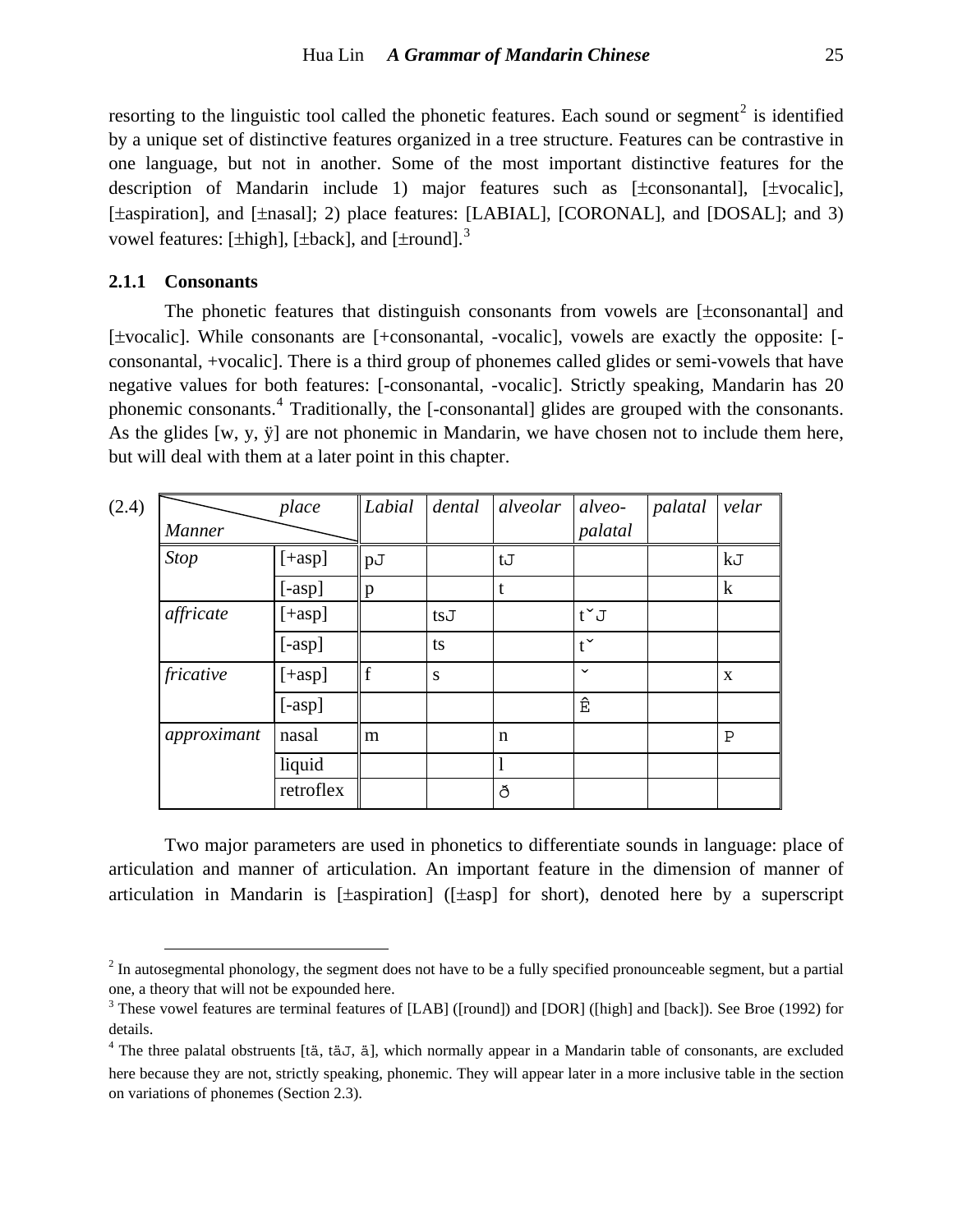<span id="page-4-0"></span>diacritic<sup>[5](#page-4-0)</sup> 'J', that divides the obstruents (stops, affricates and fricatives) into two groups: those that are aspirated and those that are not. In physical terms, aspirated consonants involve a strong puff of air coming out of the lungs, whereas unaspirated consonants do not have this trait. Regarding the difference between the alveopalatal fricatives [ $\check{\ }$ ] and [ $\hat{\Xi}$ ], there has been controversy. Textbooks and grammar books published in the People's Republic of China (e.g., Wang and Pang 1996, p. 156) distinguish the two in terms of [voicing]; namely  $\lceil \cdot \rceil$  is voiceless while  $[\hat{\mathbb{E}}]$  is voiced. However, that would mean the positing of a voicing feature which is otherwise unwarranted for the Mandarin obstruents. One way to avoid this theoretical inadequacy is to assume that [aspiration] is the feature which distinguishes the language's fricatives as with the other obstruents. This is the position held by many linguists outside China, and is adopted in the table above. It is interesting to note that [aspiration] as a distinctive feature is often hard to comprehend by speakers of a language making a distinction among its obstruents in terms of voicing rather than aspiration. For instance, to a speaker of English, the aspiration distinction in Mandarin sounds indistinguishable from the voicing distinction in English. The reverse situation is true for native-Mandarin-speaking learners of English.

From the point of view of place of articulation, the consonants can be classified into three major groups: [LABIAL] (or [LAB] for short) which include the labials, [CORONAL] (or [COR] for short) which include the dentals, the alveolars and the alveopalatals, and [DOSAL] (or [DOR]) which include the rest. The [COR] alveopalatals [ $t^{\prime}$ ,  $t^{\prime}$ ,  $\dot{\tau}$ ,  $\dot{\tau}$ ] are a special case. These sounds are similar to English [tu, d\, u, \] (the initial consonants in *church*, *judge*, *ship* and *genre*, respectively) in place and manner of articulation, but are different from their English counterparts in that they are pronounced without the protruding of the lips but instead with the additional feature of curling the tip of the tongue toward the front of the hard palate. The latter characteristic makes them [retroflex] sounds. Mandarin spoken as a second dialect in non-Mandarin-speaking areas, particularly in the Southeast provinces of China, normally does not have this [retroflex] feature. Taiwan Mandarin, for one, clearly lacks this feature.

#### **2.1.2 Vowels**

Mandarin has a relatively small set of phonemic vowels, compared with some other Chinese dialects (e.g., Shanghai). There are six phonemic vowels<sup>[6](#page-4-0)</sup> which are given below:

<span id="page-4-1"></span>

| (2.5) |      | front   |       | central | back    |       |
|-------|------|---------|-------|---------|---------|-------|
|       |      | unround | round |         | unround | round |
|       | high |         | u     |         |         |       |
|       | mid  |         |       |         | Η       |       |
|       | low  |         |       |         |         |       |

<sup>&</sup>lt;sup>5</sup> Another very common way of transcribing aspiration is the use of the 'prime' sign, with which the aspirated [p] would be [p'].

<sup>&</sup>lt;sup>6</sup> The vowels after the sibilants [tsJ, ts, s, t<sup>o</sup>J, t<sup>o</sup>,  $\vec{E}$ ] are dealt with later in this chapter.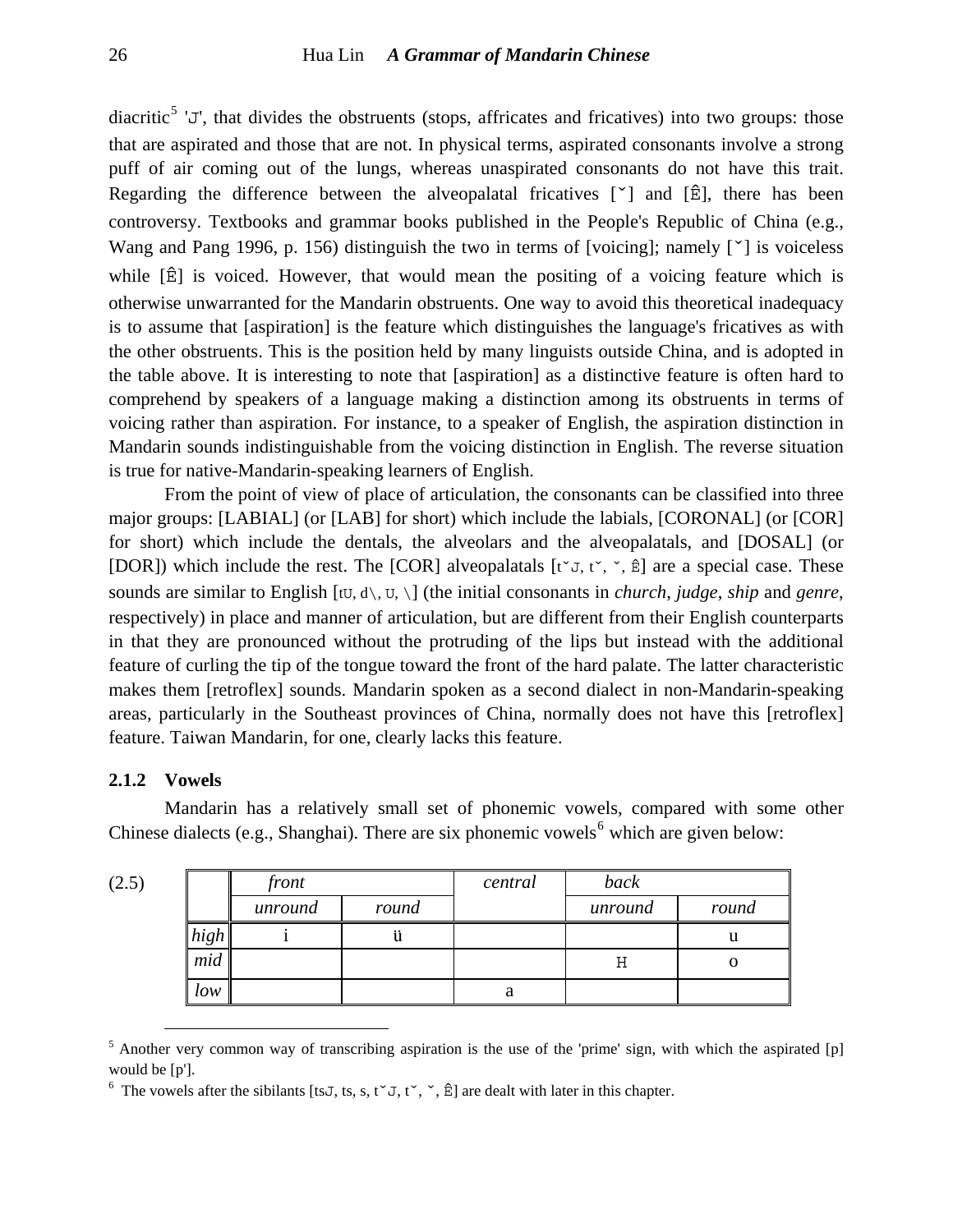Three features are sufficient in distinguishing the phonemic vowels in Mandarin: [backness] (front/back), [height] (high/low) and [roundness] (round/unround). Unlike many other Chinese dialects, Mandarin has two high front vowels, [i] and [u]. While [i] is a very common vowel similar to the English vowel in *beat*, [u], which is pronounced with the tongue positioned as in [i] and the lips positioned as in [u], is not as common. Not only is it often absent from other dialects of Chinese, but it is also occasionally absent from Mandarin as spoken in Taiwan. Thus, one sometimes hears  $n\tilde{\psi}p\tilde{\psi}q$  (iliterally) you friend' in place of the targeted number of the targeted number 女朋友'girl friend' in Taiwan Mandarin.

The mid-vowel  $/H/$  is often substituted for the English schwa [Ł] by an English-as-asecond-language (ESL) learner whose mother tongue is Mandarin. Both are non-rounded midvowels, but the Mandarin one is tenser and further back in the oral cavity. The low vowel /a/ is fairly similar to the English vowel [a] in *father*, the mid vowel /o/ to that in *boat*, and the back vowel /u/ to that in *boot*. All five vowels have contextual variations, a topic to which we will return shortly.

## **2.2 The Syllable**

One of the most remarkable phonological characteristics of Mandarin (and the Chinese language in general) is the salience of its syllable. The following quote from Jerry Norman (1988) is typical of linguists of Chinese:

'There is a sense that Chinese is also phonologically monosyllabic. In almost all descriptions of Chinese, the syllable is taken as a kind of self-contained entity which forms the basis of phonological description... In historical comparison, [the syllable] is the largest relevant unit; another important feature of Chinese dialects (and perhaps of other monosyllabic languages as well) is that any one dialect contains a fixed number of possible syllables. Even when new terms are borrowed from foreign languages, they are interpreted in terms of the existing set of syllables... A further consideration is that most phonological processes affect the syllable without reference to its lower level constituents.' (p: 138)

 What is also remarkable about the Mandarin syllable is that there is a very limited number of them, just a little more than 400—the official figure from the PRC is 405—when tonal difference is disregarded. These 405 syllables are given in the Table of Beijing Sounds and Syllables below: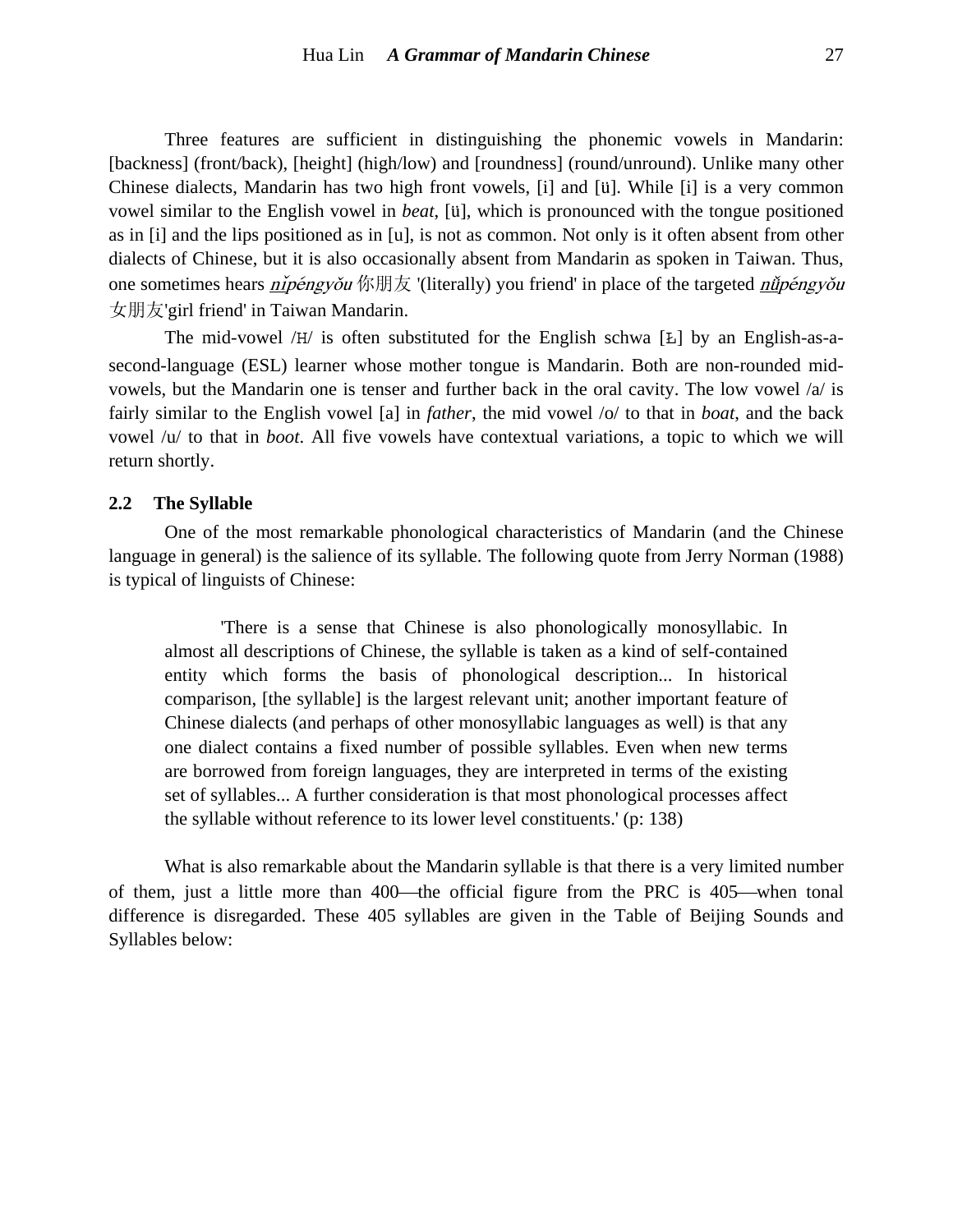# (2.6) Standard Table of Beijing Sounds and Syllables

<span id="page-6-0"></span>

|          | Finals                   |     |              |            |      |    |      | Open-Mouth |      |      |      |      |       |       |       |     |     |      |     |     | Close-Teeth |     |       |      |       |     | Round-Lip |      |       |      |       |      |        | Tense-Lip |    |        |          |     |
|----------|--------------------------|-----|--------------|------------|------|----|------|------------|------|------|------|------|-------|-------|-------|-----|-----|------|-----|-----|-------------|-----|-------|------|-------|-----|-----------|------|-------|------|-------|------|--------|-----------|----|--------|----------|-----|
| Initials |                          |     |              |            |      |    |      |            | (A)  |      |      |      |       |       |       |     |     |      |     |     | (B)         |     |       |      |       |     |           |      |       | (C)  |       |      |        |           |    | (D)    |          |     |
|          |                          | a   | $\circ$      | e          | $-i$ | er | ai   | ei         | ao   | ou   | an   | en   | ang   | eng   | ong   |     | ia  | iao  | ie  | iou | ian         | in  | iang  | ing  | iong  | u   | ua        | uo   | uai   | uei  | uan   | uen  | uang   | ueng      | ü  | üe     | üan      | ün  |
|          | b                        | ba  | bo           |            |      |    | bai  | bei        | bao  |      | ban  | ben  | bang  | beng  |       | bi  |     | biao | bie |     | bian        | bin |       | bing |       | bu  |           |      |       |      |       |      |        |           |    |        |          |     |
|          | P                        | pa  | po           |            |      |    | pai  | pei        | pao  | pou  | pan  | pen  | pang  | peng  |       | pi  |     | piao | pie |     | pian        | pin |       | ping |       | pu  |           |      |       |      |       |      |        |           |    |        |          |     |
|          | m                        | ma  | mo           |            |      |    | mai  | mei        | mao  | mou  | man  | men  | mang  | meng  |       | mi  |     | miao | mie | miu | mian        | min |       | ming |       | mu  |           |      |       |      |       |      |        |           |    |        |          |     |
|          | f                        | fa  | fo           |            |      |    |      | fei        |      | fou  | fan  | fen  | fang  | feng  |       |     |     |      |     |     |             |     |       |      |       | fu  |           |      |       |      |       |      |        |           |    |        |          |     |
|          | d                        | da  |              | de         |      |    | dai  | dei        | dao  | dou  | dan  |      | dang  | deng  | dong  | di  |     | diao | die | diu | dian        |     |       | ding |       | du  |           | duo  |       | dui  | duan  | dun  |        |           |    |        |          |     |
|          | t                        | ta  |              | te         |      |    | tai  |            | tao  | tou  | tan  |      | tang  | teng  | tong  | ti  |     | tiao | tie |     | tian        |     |       | ting |       | tu  |           | tuo  |       | tui  | tuan  | tun  |        |           |    |        |          |     |
|          | $\mathbf n$              | na  |              | ne         |      |    | nai  | nei        | nao  | nou  | nan  | nen  | nang  | neng  | nong  | ni  |     | niao | nie | niu | nian        | nin | niang | ning |       | nu  |           | nuo  |       |      | nuan  |      |        |           |    | nü nüe |          |     |
|          | - 1                      | la  |              | le         |      |    | lai  | lei        | lao  | lou  | lan  |      | lang  | leng  | long  | li. | lia | liao | lie | liu | lian        | lin | liang | ling |       | lu  |           | luo  |       |      | luan  | lun  |        |           | lü | lüe    |          |     |
|          | z                        | za  |              | ze         | zi   |    | zai  | zei        | zao  | zou  | zan  | zen  | zang  | zeng  | zong  |     |     |      |     |     |             |     |       |      |       | zu  |           | zuo  |       | zui  | zuan  | zun  |        |           |    |        |          |     |
|          | $\mathbf{c}$             | ca  |              | ce         | ci   |    | cai  |            | cao  | cou  | can  | cen  | cang  | ceng  | cong  |     |     |      |     |     |             |     |       |      |       | cu  |           | cuo  |       | cui  | cuan  | cun  |        |           |    |        |          |     |
|          | S.                       | sa  |              | se         | si   |    | sai  |            | sao  | sou  | san  | sen  | sang  | seng  | song  |     |     |      |     |     |             |     |       |      |       | su  |           | suo  |       | sui  | suan  | sun  |        |           |    |        |          |     |
|          | zh                       | zha |              | zhe        | zhi  |    | zhai | zhei       | zhao | zhou | zhan | zhen | zhang | zheng | zhong |     |     |      |     |     |             |     |       |      |       | zhu | zhua      | zhuo | zhuai | zhui | zhuan | zhun | zhuang |           |    |        |          |     |
|          | ch                       | cha |              | che        | chi  |    | chai |            | chao | chou | chan | chen | chang | cheng | chong |     |     |      |     |     |             |     |       |      |       | chu | chua      | chuo | chuai | chui | chuan | chun | chuang |           |    |        |          |     |
|          | sh                       | sha |              | she        | shi  |    | shai | shei       | shao | shou | shan | shen | shang | sheng |       |     |     |      |     |     |             |     |       |      |       | shu | shua      | shuo | shuai | shui | shuan | shun | shuang |           |    |        |          |     |
|          | $\mathbf{r}$             |     |              | re         | ri.  |    |      |            | rao  | rou  | ran  | ren  | rang  | reng  | rong  |     |     |      |     |     |             |     |       |      |       | ru  |           | ruo  |       | rui  | ruan  | run  |        |           |    |        |          |     |
|          | $\overline{\phantom{a}}$ |     |              |            |      |    |      |            |      |      |      |      |       |       |       | ji. | jia | jiao | jie | jiu | jian        | jin | jiang | jing | jiong |     |           |      |       |      |       |      |        |           | ju | jue    | juan     | jun |
|          | q                        |     |              |            |      |    |      |            |      |      |      |      |       |       |       | qi  | qia | qiao | qie | qiu | qian        | qin | qiang | qing | qiong |     |           |      |       |      |       |      |        |           | qu | que    | quan     | qun |
|          | $\mathbf{x}$             |     |              |            |      |    |      |            |      |      |      |      |       |       |       | xi  | xia | xiao | xie | xiu | xian        | xin | xiang | xing | xiong |     |           |      |       |      |       |      |        |           | xu | xue    | xuan     | xun |
|          | g                        | ga  |              | ${\rm ge}$ |      |    | gai  | gei        | gao  | gou  | gan  | gen  | gang  | geng  | gong  |     |     |      |     |     |             |     |       |      |       | gu  | gua       | guo  | guai  | gui  | guan  | gun  | guang  |           |    |        |          |     |
|          | k                        | ka  |              | ke         |      |    | kai  | kei        | kao  | kou  | kan  | ken  | kang  | keng  | kong  |     |     |      |     |     |             |     |       |      |       | ku  | kua       | kuo  | kuai  | kui  | kuan  | kun  | kuang  |           |    |        |          |     |
|          | h                        | ha  |              | he         |      |    | hai  | hei        | hao  | hou  | han  | hen  | hang  | heng  | hong  |     |     |      |     |     |             |     |       |      |       | hu  | hua       | huo  | huai  | hui  | huan  | hun  | huang  |           |    |        |          |     |
|          |                          | a   | $\mathbf{o}$ | e          |      | er | ai   | ei         | ao   | ou   | an   | en   | ang   | eng   |       | yi  | ya  | yao  | ye  | you | yan         | yin | yang  | ying | yong  | wu  | wa        | WO   | wai   | wei  | wan   | wen  | wang   | weng      | yu |        | yue yuan | yun |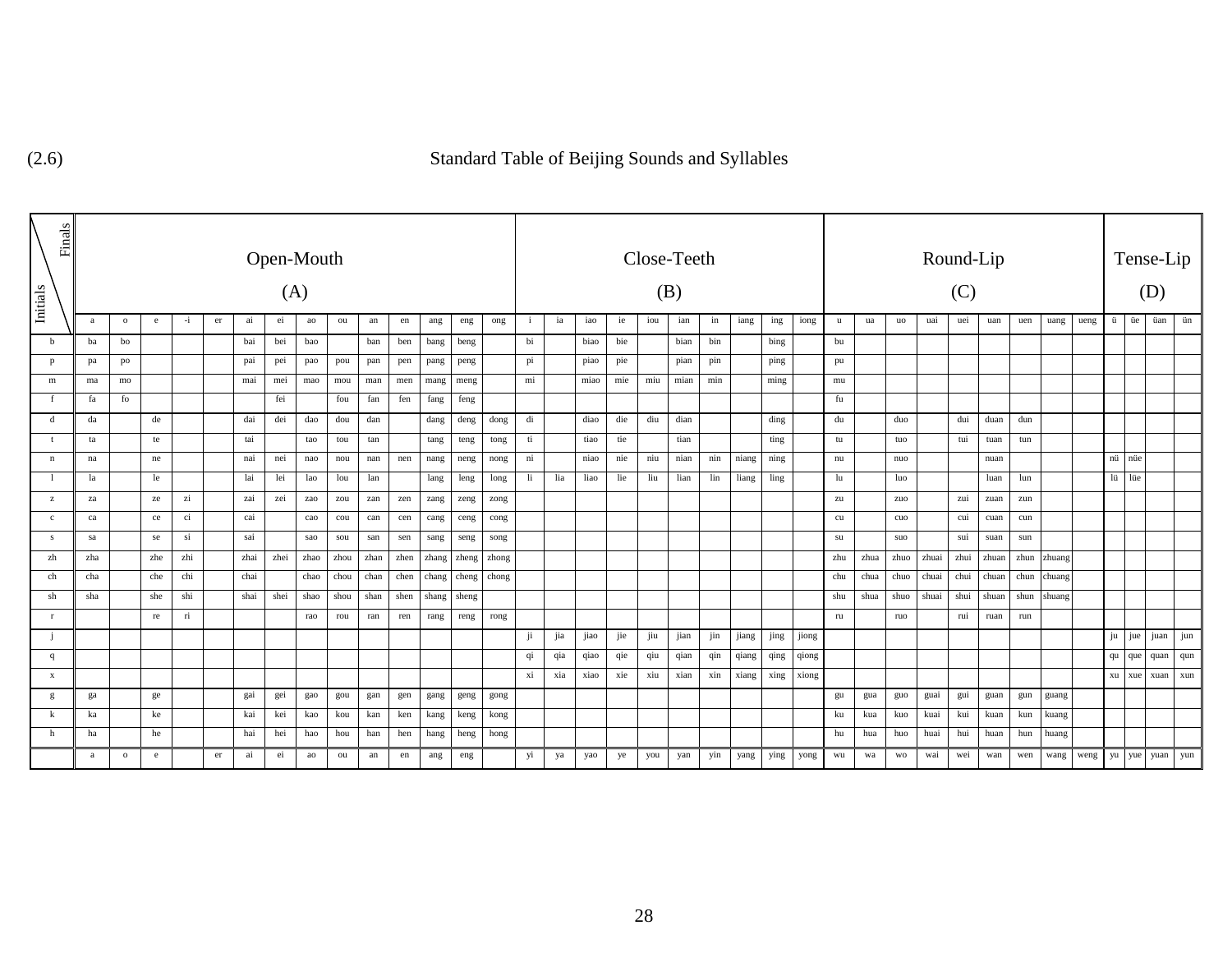<span id="page-7-0"></span>Even when tonal difference is considered as a difference in syllable type, there are only about 1200 types. This number is remarkably small in contrast to that in English, which has more than 8,000 syllable types according to one source (De Francis 1984). One consequence of this paucity of syllable types is that in Mandarin there are a great many homophones, especially at the morpheme level. We will return to this topic of homophones in the next chapter.

#### **2.2.1 The Initial And the Final**

The Chinese syllable has been the substance of scholarly studies for centuries in China. As particularly evident in such rhyme dictionaries as *Qieyun* (Lu Fayan, A. D. 601), a Chinese syllable is traditionally seen as having two parts: the initial (shengmu 声母) and final (yunmu 韵  $\boxplus$ ).<sup>[7](#page-7-0)</sup> The initial is usually the single consonant found at the beginning of a syllable while the final everything that follows. The initial may be empty, or a 'zero initial' (*lingshengmu*  $\bar{\mathscr{F}} = \bar{\mathbb{H}}$ ) in which case, the initial consonant is absent, and the syllable begins with a vowel<sup>[8](#page-7-0)</sup> which is still considered to be part of the final.

The division of a syllable into just two parts seems to be psychologically real in the subconscious linguistic knowledge of native Mandarin speakers. Studies (e.g., S. Wang 1993) have shown that Chinese who have not learned an alphabetical system such as Pinyin or the writing system of English cannot further segment a Chinese syllable final into its component sounds $\frac{9}{2}$  $\frac{9}{2}$  $\frac{9}{2}$  suggesting the integrity of the Chinese final. This bipartitional approach to syllable segmentation is still largely used in the dialect studies of Chinese in the People's Republic of China. There, in almost all books of dialect studies—a great number of which have been produced during the last ten years, one can find lists of all the initials and all the finals of the dialects under study.

Scholars of the Chinese language perhaps would have been content with the initial-final partition of the Chinese syllable, had not Western linguistics been brought to China by such pioneering modern linguistic researchers as Yuen Ren Chao (or in Pinyin, Yuanren Zhao) early in the Twentieth Century. Today, many grammar books published in the People's Republic of China reflect the influence of modern linguistics from the West. One example is that in many grammar books, the Mandarin syllable is described in finer details, which we have distilled in the following notation:

<sup>&</sup>lt;sup>7</sup> *Qieyun*  $\overline{v}$   $\overline{v}$  also indicates the existence of tone over the syllable. We will address tone later in this chapter.

<sup>&</sup>lt;sup>8</sup> The vowel may change into a glide. See the sections on vowels.

<sup>&</sup>lt;sup>9</sup> Samuel Wang found that some native speakers of Taiwanese, a subdialect of Min (or Fukienese) could not even segment a Taiwanese syllable into its initial and final. However, given the existence of many secret languages, language games and speech errors which move finals around, it is indisputable that initial-final segmentation is psychologically real.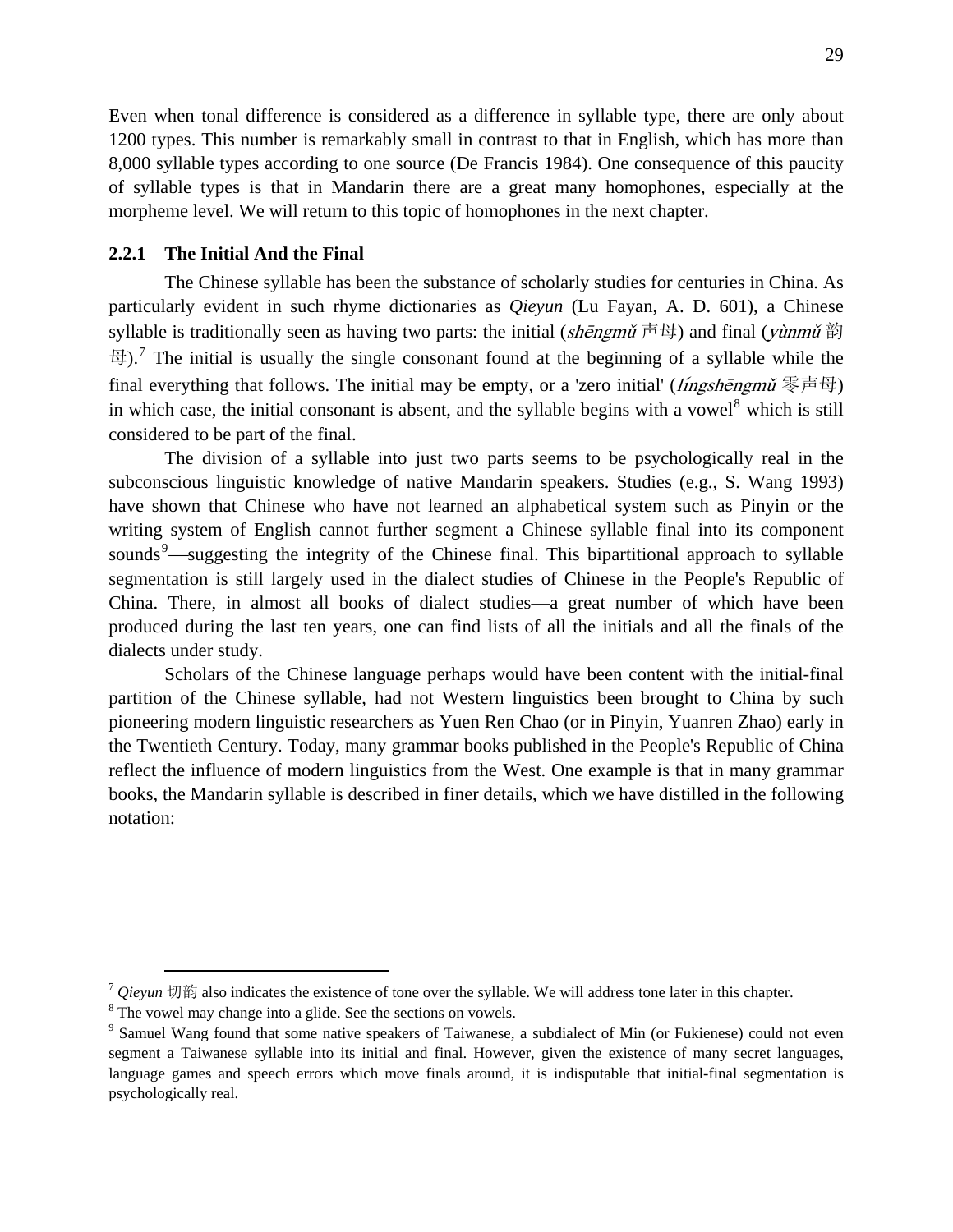<span id="page-8-1"></span><span id="page-8-0"></span>

Where G is a contextual variation of a high vowel, and C in the Final is a nasal consonant.

Among the symbols, 'σ' represents a syllable, C a consonant, V a vowel, and G a glide (which is a contextual variation of a high vowel). The use of the braces indicates that all but the nucleus vowel V is optional in a syllable; the use of the curly brackets means that only one of the members enclosed can appear at a time. The above schema, if spelt out, yields the following 12 syllable structures in Mandarin. For consistency, all examples given are first-toned monosyllabic words:<sup>[10](#page-8-0)</sup>

| (2.7) | Syllable Types |                                           |        | Examples |                |
|-------|----------------|-------------------------------------------|--------|----------|----------------|
|       |                | IPA                                       | Pinyin |          |                |
|       | <b>CGVC</b>    | pyGn                                      | bian   | 边        | 'side'         |
|       | <b>CGVG</b>    | $\mathsf{v}_{\text{W} \text{G} \text{y}}$ | shuai  | 摔        | 'break'        |
|       | <b>CVC</b>     | fHP                                       | feng   | 风        | 'wind'         |
|       | CVG            | xey                                       | hei    | 黑        | 'black'        |
|       | CGV            | täya                                      | jia    | 家        | 'family'       |
|       | CV             | tJa                                       | ta     | 他/她/它    | 'he/she/it'    |
|       | <b>GVC</b>     | yGn                                       | yan    | 烟        | 'smoke'        |
|       | <b>GVG</b>     | wGy                                       | wai    | 歪        | 'not straight' |
|       | GV             | ya                                        | ya     | 鸭        | 'duck'         |
|       | VC             | an                                        | an     | 安        | 'peace'        |
|       | VG             | aw                                        | ao     | 凹        | 'convex'       |
|       | V              | u                                         | wu     | 屋        | 'house'        |

The three parts which form the final of a syllable have been referred to as the 'head' yùntóu 韵头, (or 'medial' jièyīn 介音), the 'middle' yùnfǔ 韵腹 and the 'tail' yùnwěI 韵尾

<sup>&</sup>lt;sup>10</sup> Please refer to (2.16) for the use of phonetic symbols for glides (e.g., [y]) in this chapter.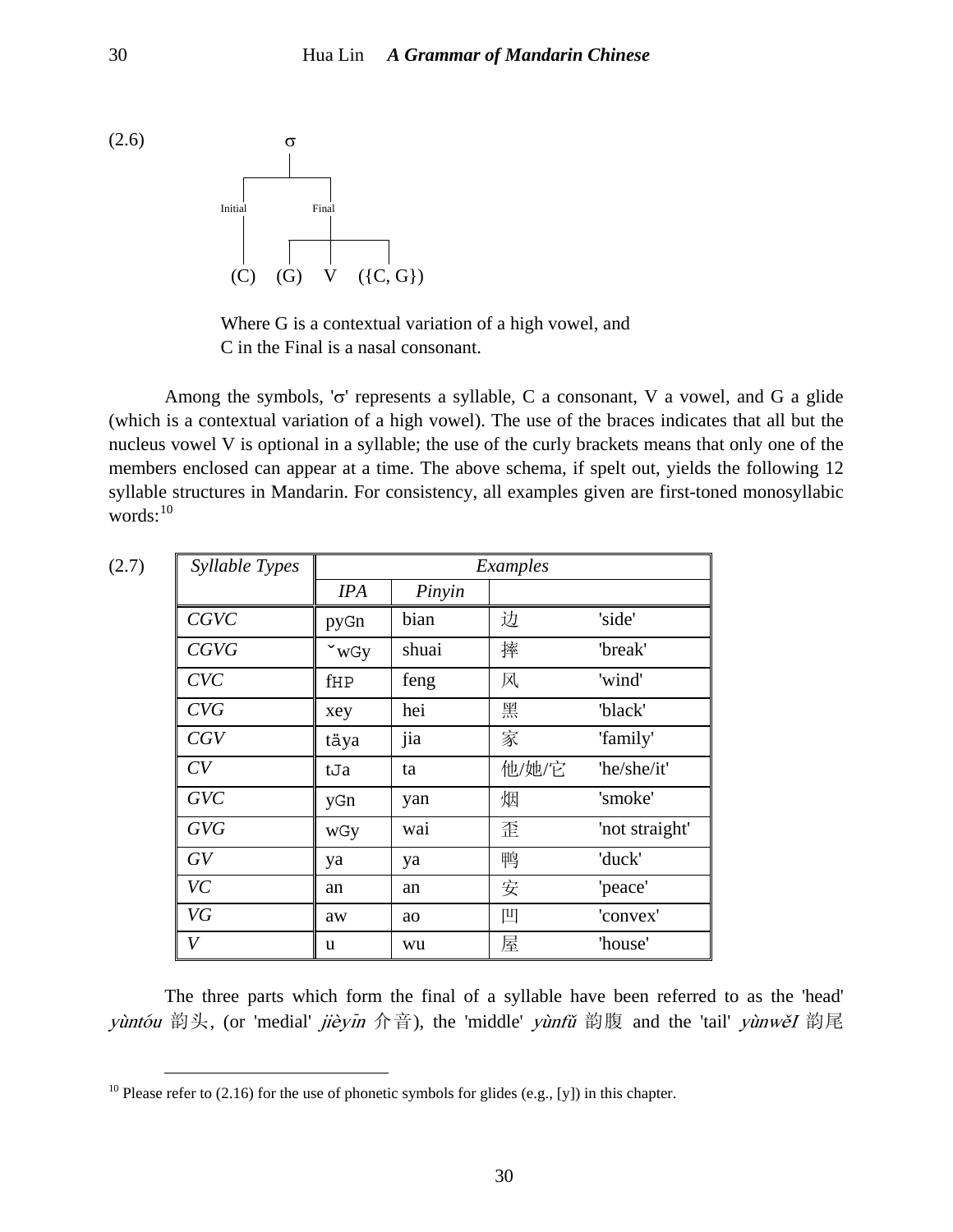<span id="page-9-0"></span>respectively. The head is a high vowel variation of a glide [y], [w] or [y̆].<sup>[11](#page-9-0)</sup> The middle is any one of the vowels when a glide is not present. When it is, the middle is a non-high vowel. The tail has four forms: a glide [y] or [w], or a nasal [n] or [P].

Depending on what sound starts them, the finals have traditionally been classified into four groups: 1) the 'open-mouth finals' ( $k\overline{a}ik\breve{o}uh\overline{u} \# \Box \Psi$ ) which begin with a non-high vowel (i.e., [a], [o] or [H]), 2) the 'close-teeth finals' ( $q$ *ichihū* 齐齿呼) which begin with the high front unround vowel [i], 3). the 'close-mouth (lip-rounding) finals' (hékouhu $\hat{a} \oplus \Box \Psi$ ) which begin with the high back rounded vowel [u], and 4) the 'tense-lip finals' (*cuōkǒuhū* 撮口呼) which begin with the high front rounded vowel [u]. The columns of the Standard Table of Beijing Sounds and Syllables, given in [\(](#page-6-0), are normally arranged based on this four-way division. Mandarin finals have also been classified into simple finals, complex finals, and nasal finals. A simple final contains only one vowel. A complex final consists of a diphthong (two-vowel sequence<sup>[12](#page-9-0)</sup>) or a triphthong (three-vowel sequence). A nasal final ends in a nasal consonant. In Pinyin, the Mandarin finals are given below:

| (2.8) | Type of      | Open-       | Close-  | Close-     | Tense-Lip |
|-------|--------------|-------------|---------|------------|-----------|
|       | Finals       | Mouth       | Teeth   | Mouth      |           |
|       |              |             | 1       | u          | ü         |
|       | Simple       | a           | ia      | ua         |           |
|       |              | $\mathbf 0$ |         | <b>u</b> o |           |
|       |              | e           | ie      |            | üe        |
|       |              | ai          |         | uai        |           |
|       | Complex      | ei          |         | uei(i)     |           |
|       |              | ao          | iao     |            |           |
|       |              | ou          | iou(iu) |            |           |
|       |              | an          | ian     | uan        | üan       |
|       | <b>Nasal</b> | en          | in      | uen(un)    | ün        |
|       |              | ang         | iang    | uang       |           |
|       |              | eng         | ing     | ueng       |           |
|       |              | ong         | iong    |            |           |

As shown above, a number of finals contain diphthongs. A noteworthy property of these two-vowel sequences is that, compared with similar strings in English, they are much more fused. A final with them often sounds more like single vowels (or monophthongs) to the ears of a native English speaker. For instance, the  $\langle ai \rangle$  in 'Shanghai' is said with a lot less transition from the vowel to the glide than the similar [ay] in 'bye' in English. Thus, a native English speaker, when saying the word 'Shanghai', sounds to be exaggerating the  $\langle ai \rangle$  to a native Mandarin speaker.

<sup>&</sup>lt;sup>11</sup> These glides are sometimes represented by [j], [w], [ $\hat{U}$ ] respectively in previous works on Mandarin phonetics.

 $12$  One of the vowels appears in the form of a glide (see later in this chapter for details).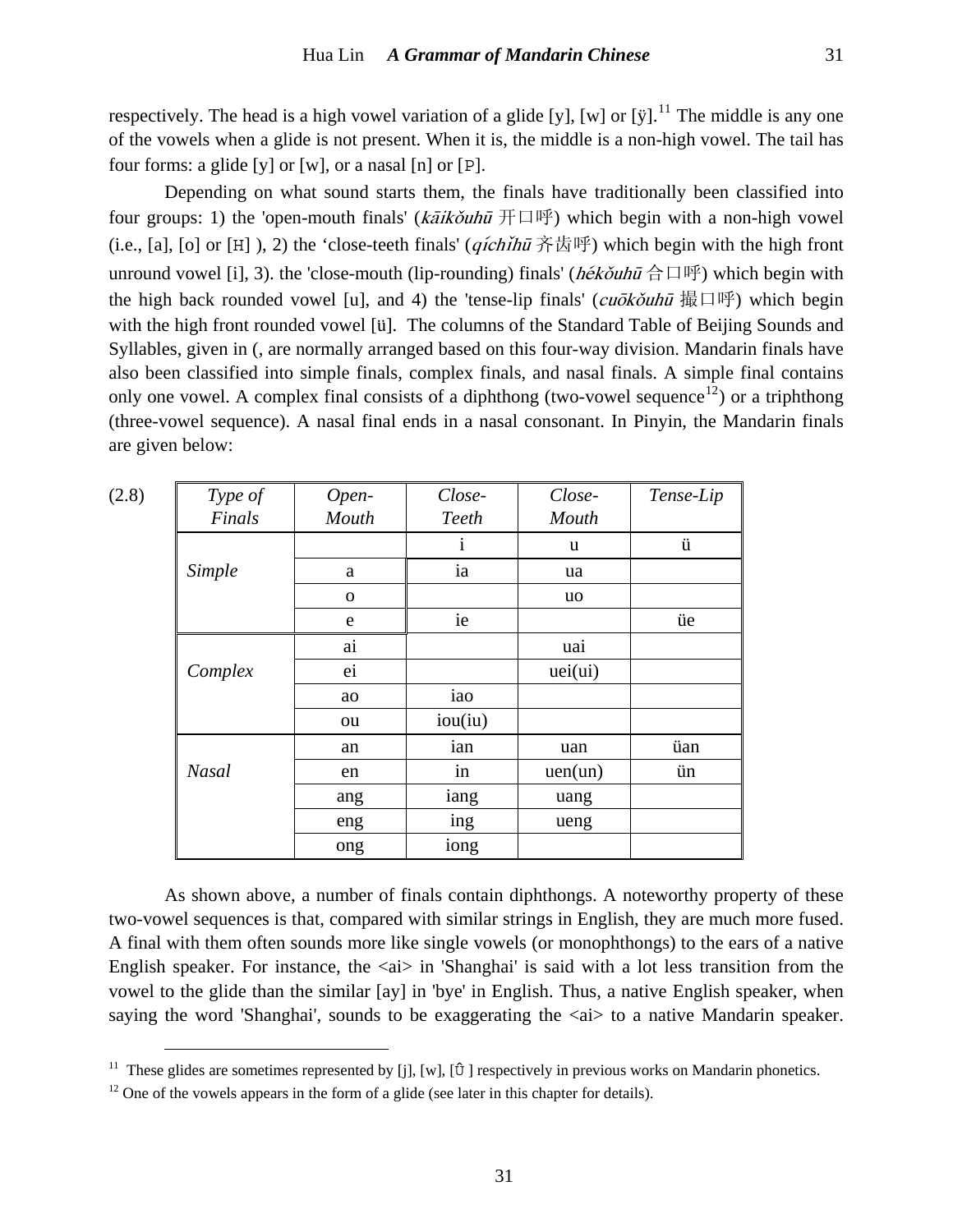Another notable matter in the above table is that there is a special final that is not included in it:  $\langle$ er $\rangle$ . The reasons for the omission are: One, it does not belong to any of the groups in the table. Two, morphemes/words that take <er> as their syllable final are so few as to be marginal. Three, it can only occur alone—neither with an initial consonant nor with a prevocalic glide.

The traditional initial-final division of the Mandarin syllable resembles the well-cited analysis of syllable structure in modern linguistics, as given below:

<span id="page-10-0"></span>

In this analysis, a syllable is first partitioned into an 'onset' and a 'rhyme' (also spelt 'rime'). The rhyme is further divided into a 'nucleus' vowel (or the 'peak') and a 'coda'—the final consonant or consonants of the syllable. Initially, one may think that 'onset' and 'rhyme' can be regarded as being the same as 'initial' and 'final'. However, they are not quite identifiable as will be seen in what follows.

Several questions about the constituents of the Mandarin syllable can be raised within the syllable analysis in [\(2.9\).](#page-10-0) One of the most well-known is where the prevocalic glide goes. This question has never been raised within the traditional initial-final framework, in which the glide is clearly indicated to be part of the final. There are at least two schools of theory regarding this issue. One treats the prevocalic glide as a secondary feature of the onset (S. Duanmu 1990), the other, the more traditional, considers it part of the nucleus. To understand this controversy, we need to digress a little to see another important characteristic of Mandarin syllables: that they all weigh the same.

It is clear from the table in (2.8) that Mandarin syllables may contain from 1 to 4 sounds, and there are altogether twelve patterns for their combination. However, these facts should not be construed as meaning that Mandarin syllables vary in weight. The truth is that, unlike many other languages in which the numbers of Cs and Vs (or Gs) in a syllable matter in the weight of the syllable, the weight of the Mandarin syllable remains constant across syllable types within a specific context of utterance. Thus, the metrics in Mandarin poetry do not normally count the number of sounds in a syllable, although they require the tone (a topic which will be addressed later) to be more or less of a certain type in a given environment.

During the last decade, linguists have tried to capture the same-weight phenomenon in more formal terms. One way of doing this is to say that within the syllable, there is a fixed number of timing slots. For instance, ["wGy] 'break', [ya] 'duck' and [u] 'house' would all have three timing slots within the syllable: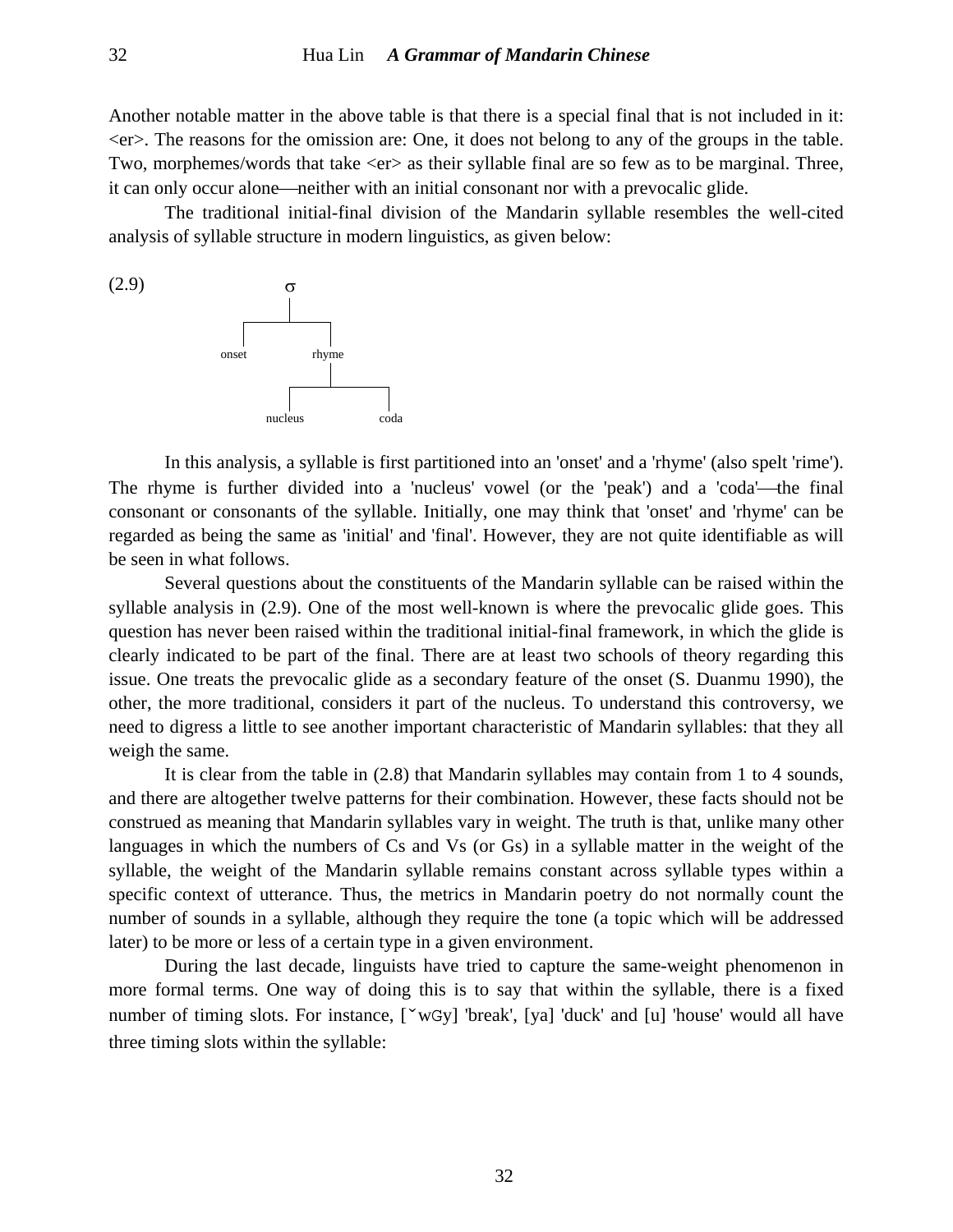<span id="page-11-0"></span> $(2.10)$   $\sigma$  $/ | \backslash$ X X X

Depending on the theory one adheres to, the timing of a syllable can be analyzed and represented in several ways. What is shown above is one which uses a 'place holder' symbolized by 'X', to encode one timing unit within a syllable. With just three timing units, a question emerges immediately: how should the connection be made between these timing units and the actual Cs, Vs and Gs in Mandarin? The following illustrates the problem more visually:

| (2.11) | σ                | σ          | σ          |
|--------|------------------|------------|------------|
|        | $/ \wedge$       | $/ \wedge$ | $/ \cup$   |
|        | X X X            | <b>XXX</b> | <b>XXX</b> |
|        | $\cdots$         | $\cdots$   | $\cdots$   |
|        | $\mathsf{v}$ wgy | ya         | u          |

If the first timing slot 'X' is in the onset position, and the second and third in the rhyme position,<sup>[13](#page-11-0)</sup> where should the medial glide (e.g., [w] in [  $\forall$  wGy]) go? Is it part of the timing of the onset, the first slot, or part of the timing of the rhyme in the second slot? As mentioned earlier, one theory holds that the medial glide is part of the first slot. To be more specific, it is a secondary feature of the onset. Or, if the initial consonant is absent, it is the onset itself. If the medial glide is [y], then the onset has a secondary feature of palatalization ([+high, -back]), and if it is [w], the onset has a secondary feature of [+round]. For example, the onset in the syllable [pyGn] 'side' would be [p<sup>y</sup>], and the onset in  $\lceil \sqrt{w} - w \rceil$  'break' would be  $\lceil \sqrt{w} \rceil$ . The two syllables would be analyzed thus:

 $(2.12)$  σ σ  $/ \, | \, \backslash$ X X X  $| 1 1$  X X X  $|| \ ||$  $p^y$  Gn  $\sim$   $\sim$  Gy

With the medial glide taken care of in this manner, the rest of the components in the syllable all fit into the syllable structure. This theory seems to have neatly solved the problem of the position of the prevocalic glide. Yet, it has done so at a high price. Such uniform treatment of the medial glide leaves unexplained a number of observations about the language. In secret

 $13$  Not all theories assume a multi-level representation of the syllable as shown in (2.9). Some assume a 'flat' structure without the intermediate level of onset/rhyme division. The difference is not crucial in our discussion, so it will be ignored here.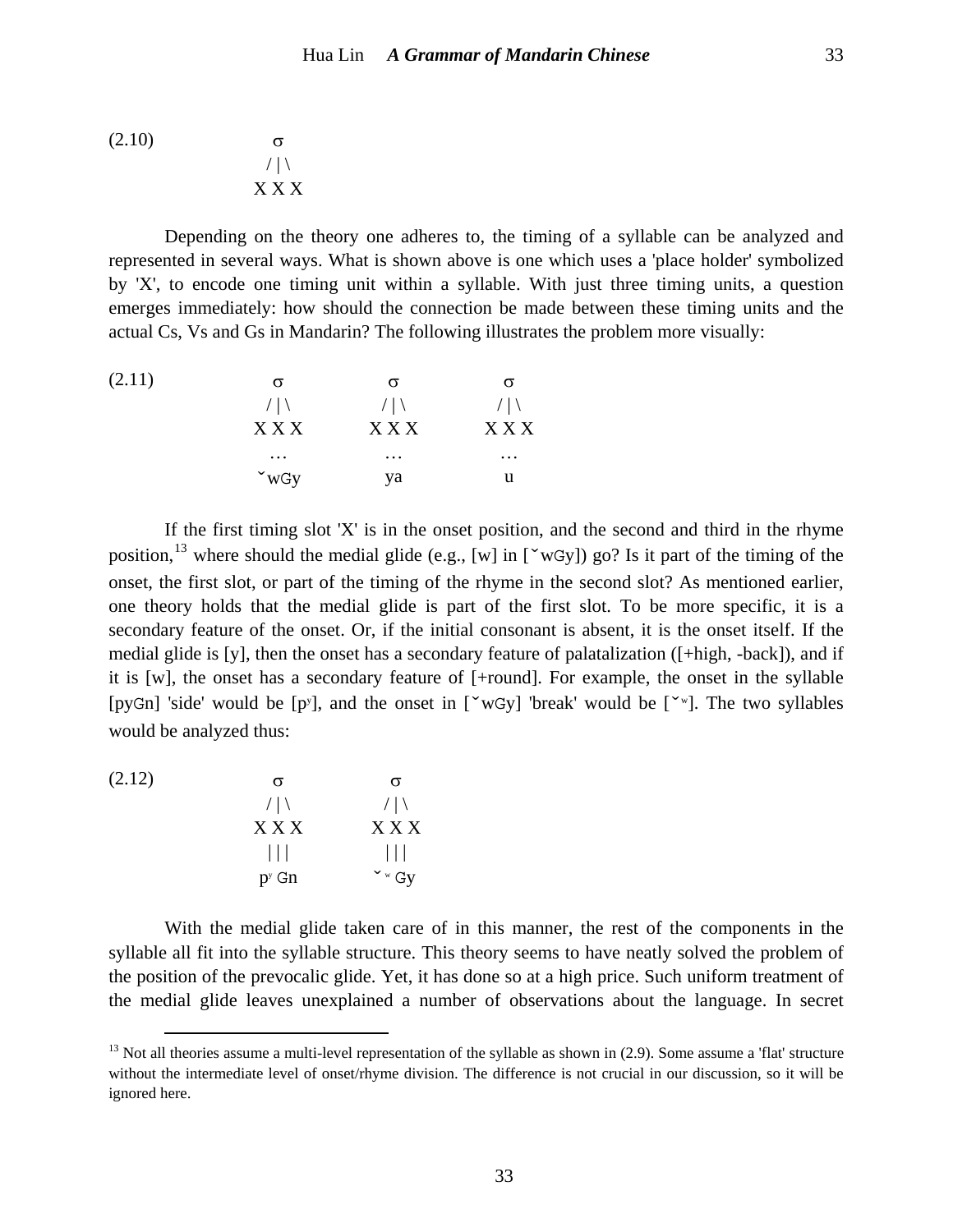<span id="page-12-0"></span>language, language play and speech errors in Mandarin, it is very common to see exchange or substitution of rhymes that are complete with the medial glide. In these language processes, the medial glide behaves quite obviously as a part of the rhyme. Also, to a native speaker, treating the medial glide as a mere secondary feature of the onset is quite counter-intuitive. Both the [y] and the [w] in the above two examples, for instance, require a fair amount of time to utter. They are by no means uttered simultaneously with the onset consonant, as a secondary feature is expected to be. It seems that the fault of this theory stems from a Procrustean bed or what a Chinese saying describes as 'cutting the feet to fit the shoes': trying to fit the language data into a theory rather than developing a theory based on the data. In brief, even though we know that the Mandarin syllable weighs the same across categories, how the weight is distributed across the phonemes in the syllable remains an outstanding problem.

#### **2.2.2 Phonotactic Constraints**

The twenty consonants in the table given in (2.4) do not occur in all positions within the syllable. Except  $[P]$  and  $[\delta]$ , all occur at the beginning of the syllable. The  $[DOR]$  nasal consonant [P] occurs only at the end of a syllable in Standard Mandarin, although it can be an important syllable-initial consonant in other dialects spoken in the greater Mandarin area (e.g., Jinan of Shandong Province). Another consonant that only occurs syllable-finally in Mandarin is the retroflex approximant [ð], which only combines with the mid-vowel [H] to yield the form [Hð] (Pinyin <er> mentioned previously in our discussion of Mandarin finals) for a very few lexical items; and it often appears as a sub-syllabic suffix<sup>[14](#page-12-0)</sup> with a diminutive meaning. In fact, while all vowels (and glides) appear syllable finally, there are very few consonants that can occur at the end of a syllable. In addition to  $[P]$  and  $[\delta]$ , there is the  $[COR]$  nasal  $[n]$ . This latter nasal consonant stands out from the rest of the consonants in that it is the only one that appears both at the beginning and end of a syllable (e.g.,  $n\acute{a}n \not\equiv$  'male'). Within the syllable, there is another important feature in Mandarin: there are no consonant clusters; that is, two consonants never occur adjacent to each other in a syllable. Immediately following an initial consonant, there can be a vowel which, if followed by another vowel, is a high vowel that has become a glide. Both high and low vowels can begin and end a syllable, but when there are more than two vowels in the syllable, one of them is always a high vowel. A glide which is the [-consonantal] variation of the high vowel may begin or end the syllable.<sup>[15](#page-12-0)</sup>

#### **2.2.2.1 Syllabic Consonants**

We have learned that if a syllable has an initial consonant, that consonant always has to combine with a vowel to form a syllable. That is, a syllable has to have a vowel as seen in [\(2.6\)](#page-8-1). However, there is a group of Mandarin consonants which can form the peak of a syllable and behave just like a vowel. These consonants are called syllabic consonants. Mandarin has two sets

34

<sup>&</sup>lt;sup>14</sup> Mandarin, as all Chinese dialects, has no sub-syllabic suffix except for this one. We will address this matter further in the next chapter.

<sup>&</sup>lt;sup>15</sup> We will explain the vowel and glide correspondence in the next section.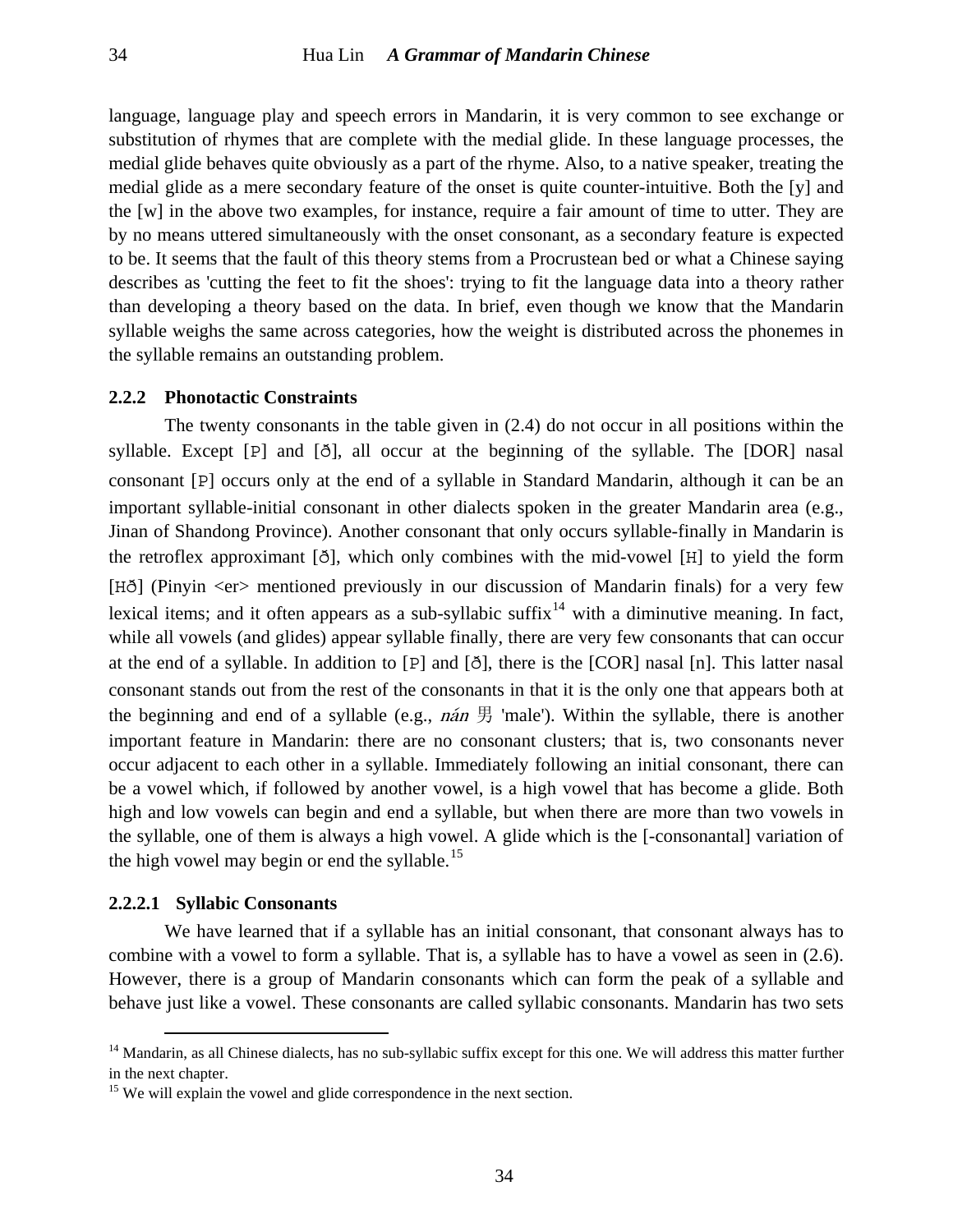<span id="page-13-0"></span>of such consonants: the dentals [tsJ, ts, s] (Pinyin <c, z, s>) and the alveopalatals [t  $\check{c}$ ,  $\check{c}$ ,  $\check{c}$ ,  $\check{c}$ ] (Pinyin <ch, zh, sh, r>. These consonants can form syllables on their own by being prolonged and voiced. The voiced part gives these consonants the vowel-like and syllabic quality. The representation of such syllables has always been challenging. One way of doing it is just to use the consonant symbol with or without the diacritic '1' underneath it to show that that consonant is syllabic. For instance, in Cantonese, a syllable with a nasal syllabic consonant is normally represented with just the consonant itself (e.g.,  $[P\bar{b}$  for the Cantonese name *Ng*). Another way of doing it is to use a vowel symbol after the consonant (e.g., [ts<sup> $\Box$ </sup>], [t<sup> $\sim \Box$ </sup>], and sometimes [tsz<sup>[16](#page-13-0)</sup>]). This is actually a very common practice among linguists of Chinese (e.g., C. C. Cheng 1973 and Lin and Wang 1992). They normally use the IPA symbol  $[\Box]$  for the vowel after the dentals, and [ $\square$ ] for the vowel after the alveopalatal retroflexes. Both vowels, according to Lin and Wang, are apical (tongue-tip) vowels. However, for the Mandarin syllables with syllabic consonants, there are four reasons that a vowel symbol should not be used.<sup>[17](#page-13-0)</sup> The first is that using a vowel symbol gives the misleading indication that the consonant onset and the following vowel are two individual, unrelated sounds, and thus misses the fact that the voiced part of the syllable is just a continuation of the previous consonant. Secondly, the approach fails to explain why the vowel cannot take any other consonants as its onset. Thirdly, it fails to explain why the vowel cannot take a coda (a final consonant), while all the other vowels can. Fourthly, it fails to explain why the vowel cannot stand alone to form a syllable while all other vowels in Mandarin can. Lastly, when liaison occurs between a syllable and a following one with [a] (See Section 2.3), the added consonant initial of [a] is clearly a derivative of the preceding consonant—sharing at least its place of articulation—if the consonant is a syllabic one. Otherwise, the initial consonants of the two syllables have nothing to do with each other. Thus, in a tree-structure analysis, these syllables should be represented as follows:

| (2.13) | Ő              | σ              |                | σ         |
|--------|----------------|----------------|----------------|-----------|
|        |                |                |                |           |
|        | C <sub>V</sub> | C <sub>V</sub> | C <sub>V</sub> | C V       |
|        |                |                |                |           |
|        | tsb            | tsb            | $t^{\prime}$   | $t_{\nu}$ |
|        | 'to spray'     | 'capital'      | 'to eat'       | 'to know' |

#### **2.2.2.2 Syllable Gaps**

Not all Mandarin consonants combine with all vowels to form a syllable, as the Standard Table of Beijing Sounds and Syllables (see [\(](#page-6-0)) shows. The missing combinations create two types of gaps in syllable types. One type of gap is created when a natural class of consonants does not combine with a certain final. For instance, the whole class of labial obstruents  $\langle b, p, m \rangle$  fails to

 $16$  This last symbol [z], of course, is not a conventional vowel symbol, but it has been used by linguists of Chinese for the purpose in discussion.

 $17$  See Section 2.3.3 for more discussion.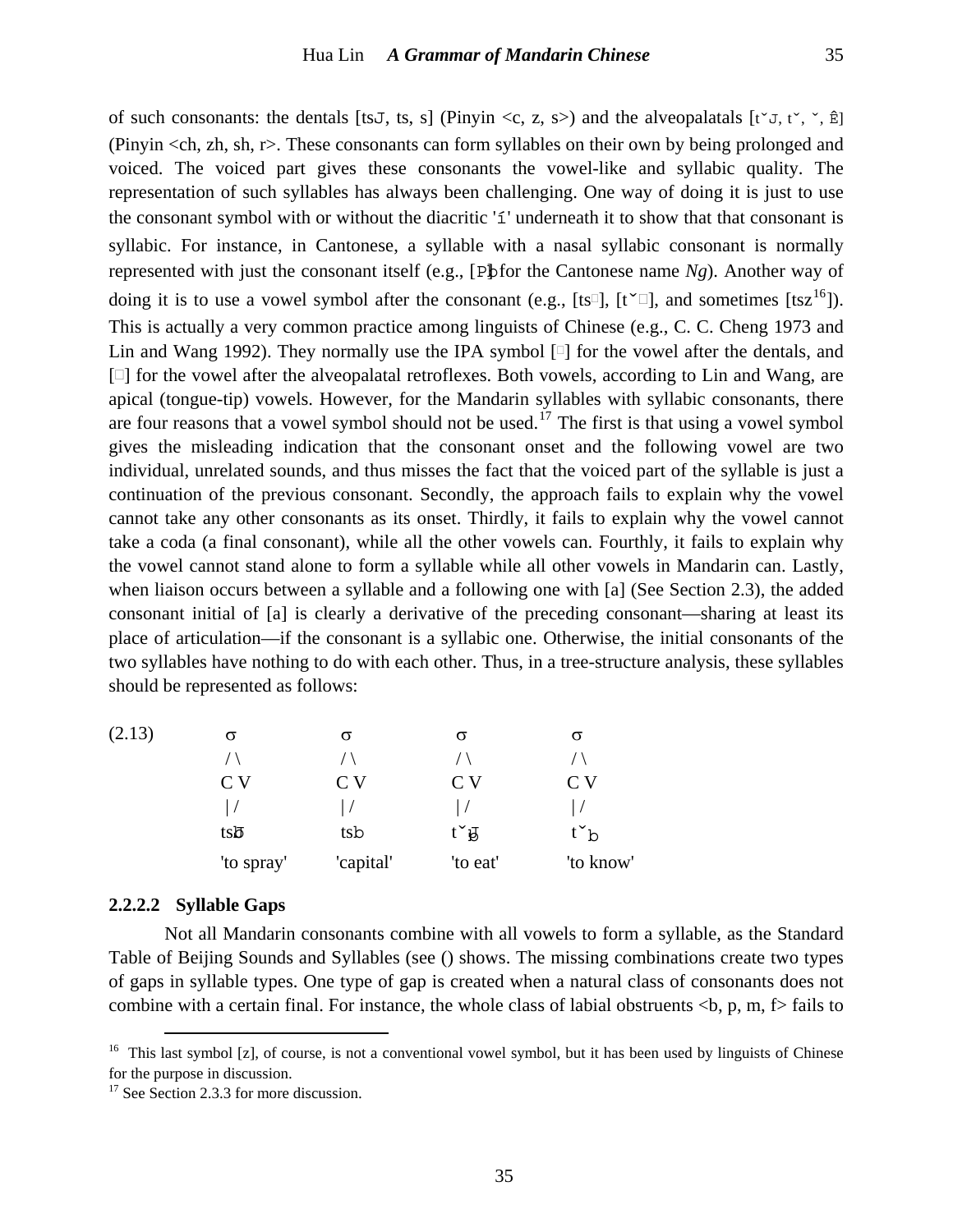<span id="page-14-0"></span>combine with the 'open-mouth' final  $\langle \text{ong} \rangle$ , even though all the rest of the classes of consonants do combine with it. There are also gaps in which a natural class of consonants does not combine with a group of finals beginning with a certain vowel. For instance, all labial obstruents  $\langle b, p, m \rangle$  $f$  fail to combine with finals beginning with the high-front-rounded vowel  $\langle u \rangle$ . The other type of gaps, on the other hand, are created when a certain consonant fails to combine with certain final even though all the rest of the consonants within the same natural class do combine with that final. An example of such a syllable gap is <br/>bou> which does not exist even though <pou, mou, fou > do. Another example is the absence of <shong >: The retroflex <sh > cannot combine with  $\langle \text{long} \rangle$  while the rest of the retroflex consonants can:  $\langle \text{zhong}, \text{chong}, \text{rong}\rangle$ .<sup>[18](#page-14-0)</sup> Presumably, the second type of gaps may be more of an accident than the first, and therefore, may potentially enter the syllable set more easily.

Synchronically speaking, however, syllable gaps are seldom, if ever, filled in Mandarin; the set of Mandarin syllables (as given in the Table of Mandarin Sounds) is closed. Syllables that do not exist today are ill-formed and rejected by native speakers. The relative uniqueness of this situation is better understood if we consider the accidental gaps in, say, English. In this language, a native speaker will accept a gap such as 'blick' as being a well-formed syllable, even though it is not in use—there is no meaning attached to it. The same is not true for the gaps in Mandarin. If not in use, it is not normally accepted. The closedness of the syllable set in Mandarin is manifested in the transliteration of foreign words, as mentioned earlier in the quote from Norman (1988). Foreign syllables (and sounds) are not allowed into the system, but are normally rendered into syllables that are members of the closed set. Diachronically speaking, when a two-syllable word contracts into a single-syllable one, the output syllable is usually among the synchronically acceptable set and not the phonological combination of the two original syllables.

#### **2.3 The Processes**

One important characteristic of Mandarin (as well as other Chinese dialects) is that segmental phonological processes (i.e., processes not involving tone) almost always occur within the syllable. One rare exception is an assimilatory segment addition process whereby a following single-vowel syllable [a] copies, in its onset position, the last segment from the preceding syllable. Examples of this process are given below in (2.15). The addition is shown in the IPA illustration. These examples show that the last segment of the previous syllable is invariably a high vowel (or its glide variant<sup>[19](#page-14-0)</sup>) or one of the two nasal finals. This last segment is copied in the following syllable of the interjective particle  $[a]$  in the neutral tone:<sup>[20](#page-14-0)</sup>

<sup>&</sup>lt;sup>18</sup> See S. Wang (1994) for a discussion of phonotactic gaps in Chinese.

<sup>&</sup>lt;sup>19</sup> By the Glide-Formation Rule given later in  $(2.17)$ , a high vowel becomes a glide when adjacent to a non-high vowel.

 $20$  See the section on Mandarin neutral tone in this chapter.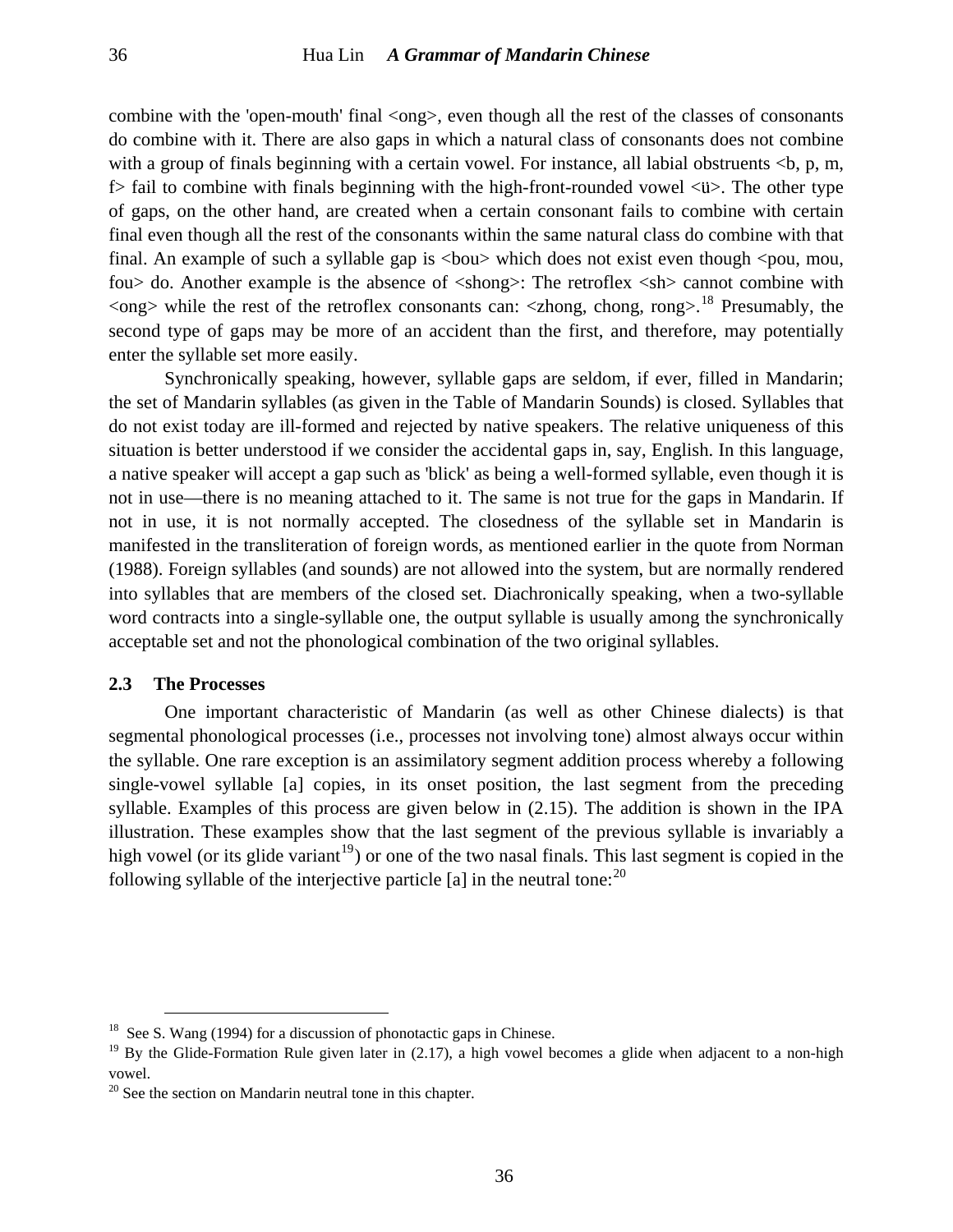<span id="page-15-0"></span>

| (2.14) |                | IPA                 | Pinyin |    |                  |
|--------|----------------|---------------------|--------|----|------------------|
|        | a.             | zyg $\{ \{c$        | huì a  | 会啊 | '(pronoun) can!' |
|        | $\mathbf b$ .  | väJwa{α             | qù a   | 去呀 | 'Go!'            |
|        | $\mathbf{c}$ . | zcy yc              | hǎo a  | 好哇 | 'Good!'          |
|        | d.             | äkP Pc              | xing a | 行啊 | 'Will do!'       |
|        | e.             | mJcp pc             | kàn a  | 看那 | 'Look!'          |
|        | f.             | t <sup>o</sup> g ða | chi a  | 吃啊 | 'Eat!'           |
|        | g.             | tsbosa              | zì a   | 字啊 | Words!           |

 Similar cross-syllable processes are quite rare. For instance, the alveolar nasal [n] is not copied in the second syllable even though that syllable starts with a low vowel [a] (e.g., *mián' ǎo* 棉袄 'cotton-padded coat', but not *mián nǎo*),<sup>[21](#page-15-0)</sup> indicating the unity and independence of the syllables in Mandarin. Interestingly, two reviewers of this book, both native American English speakers who are competent users of Mandarin-as-a-second-language, expressed difficulties with such lack of liaison between syllables in their Mandarin. One avoided using such terms as mǐnÈnánÈyǔ 闽南语 'Min dialect' since he would produce mǐnÈnánÈnǚ 闽南女 'Min girl' instead. The other has been heard to say *hua* $\vec{E}$ *ning* when he meant to say *huan* $\vec{E}$ *ying* 欢迎 'welcome.' In both cases, the speakers applied English liaison rule to their production of Mandarin. $^{22}$  $^{22}$  $^{22}$ 

#### **2.3.1 Consonants**

In sharp contrast to the single phonological process across syllable boundaries, there are many such processes within the syllable. Mandarin phonemic vowels and consonants may have allophones: variants brought about by some contextual difference. In the Table of Consonants (2.4), we listed twenty consonants. However, all are phonemes—sounds that have minimal pairs to show that they are in contrast. Before we proceed to the Mandarin segmental phonological processes, an explanation of the concept of minimal pairs is in order here. Let us see an example from English. We know that the consonants [p] and [b] in English are phonemes because there are minimal pairs such as [pGt] 'pet' and [bGt] 'bet' to show that they are in contrastive distribution. The only significant difference between the two is that [p] is voiceless while [b] is voiced. The feature [voicing], therefore, is a contrastive feature in English. On the other hand, the aspirated

 $21$  By Pinyin spelling conventions, if the non-initial syllable of a word begins with a vowel, that syllable is separated from the preceding one by an apostrophe (e.g., *mián'ǎo* 棉袄 'cotton-padded coat', and x $\vec{n}$  西安 'Xi'an, a city in Northwest China').

 $22$  Note that in both cases, the liaison occurred between a previous consonant and a following vowel. In phonetic terms, yŭ and ying begin with a vowel; the use of  $\langle y \rangle$  in both is based on Pinyin spelling convention.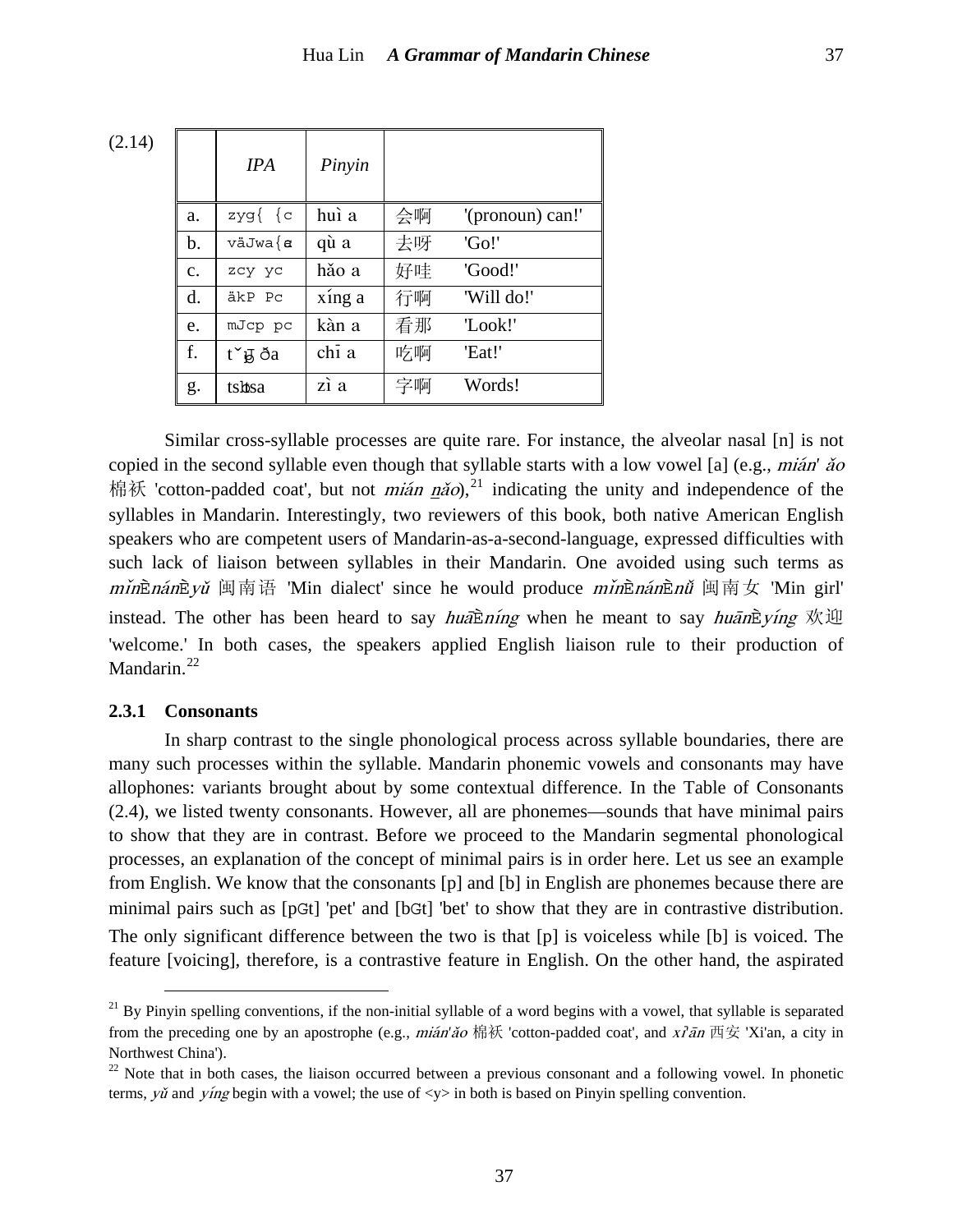<span id="page-16-0"></span>[pJ] and the unaspirated [p] are variations of the same [p] and not two individual phonemes in English, even though both forms exist:  $[pJ]$  in  $[pJKt]$  'pit' and  $[p]$  in  $[spKt]$  'spit'. The crucial difference is that here  $[pJ]$  and  $[p]$  are not in contrastive distribution, but in complementary distribution: the unaspirated stop occurs only after the sibilant [s] while the other occurs in syllable-initial position. In this case, the feature [aspiration] which differentiates the two is therefore not a contrastive feature.

Complementary distribution is one of the most important pieces of information used to determine whether or not two or more sounds go together as allophones of the same phoneme. Sometimes, however, complementary distribution alone is not sufficient. Consider the set of palatal consonants listed in (2.6), the Standard Table of Beijing Sounds and Syllables. These three sounds [tä, tä $J$ , ä] are heard only before high, front vowels (i.e., [i] and [u]). On the other hand, there are three series of obstruents that are never heard before these two vowels, the dentals [ts, tsJ, s], the alveopalatals  $[t^{\prime}, t^{\prime} J, \check{ } ]$ , and the velars [k, kJ, x]; therefore, the palatals are in complementary distribution with all three. The question is to which one of these obstruent series should the palatals be assigned as allophonic variants?

One might be inclined to let the historical development of the palatals decide the matter. Most cases of these palatals have evolved from velars at an earlier time. The  $[x]-[\ddot{a}]$  and  $[k]-[\ddot{a}]$ correspondences [23](#page-16-0) are clear comparing Cantonese [*h*a*k*aw] 'shrimp dumpling' with Mandarin [äya-*t*äyaw] 'shrimp dumpling'. One could, therefore, conclude that the palatals should be considered variants of the velars (i.e., [k] $\rightarrow$  [tä], [kJ]  $\rightarrow$ [täJ], [x]  $\rightarrow$ [ä]). However, some of today's Mandarin palatals have developed from the dental series; and there is no way for modern Mandarin speakers to distinguish a palatal of the velar origin from one with a dental origin—at least not without philological study which is irrelevant for a synchronic study.

A better criterion for a decision on the allophonic membership of palatals rests on the concept of phonetic similarity. Presumably contemporary speakers of Mandarin feel palatals to sound more like alveopalatals than like either dentals or velars. One bit of evidence for this assumption is the fact that native Mandarin speakers are often heard replacing the English alveopalatals with the Mandarin palatals before high front vowels:  $[d\pi]$  'jeep' becomes [*t*äip]; [tiz] 'cheese' becomes [*t*iz]; and [ip] 'sheep' becomes [ip]. The evidence suggests that the native Mandarin speakers cannot produce the alveopalatals before a high front vowel or glide. On the other hand, the same is not true for velars and dentals. Both seem to induce fewer problems for the Mandarin speakers. The velar-initial English words [ki] 'key', and [gis] 'geese', and the alveolar-initial English word [sik] 'seek', for instance, are usually mastered without much problem. Thus, evidence from the ESL learning by native Mandarin speakers suggests that synchronically, the alveopalatals are the underlying phonemes from which the palatals are derived. If this is indeed the case, the phonological process of palatalization can be written as follows:

<sup>&</sup>lt;sup>23</sup> The Mandarin consonant [x] in contemporary Cantonese is a glottal fricative [h].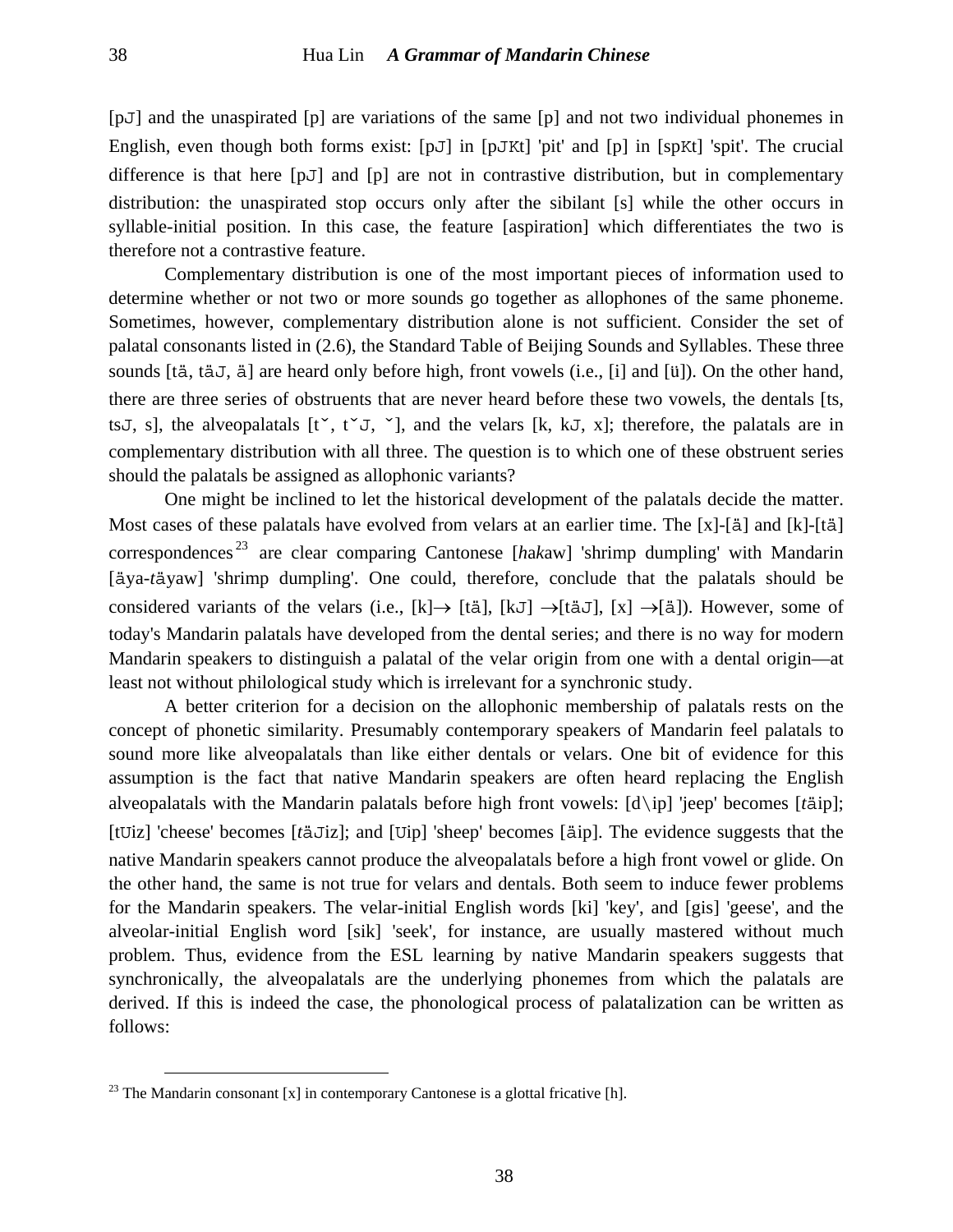(2.15) The Synchronic Palatalization Rule

 $alveopalatals \rightarrow [+high, -back]/$  [+vocalic, +high, -back]

Having given this tentative synchronic rule, we should mention that it is perhaps not unreasonable to assume that the phonemic origin of the palatals simply does not exist synchronically. The complementary distribution of the palatals versus the dentals, the alveopalatals, and the velars does not have synchronic significance, but is just a result of the historical development which palatalized some velars and dentals.

The following table gives a summary of all the consonants and glides in Mandarin. Nonphonemic ones are enclosed in braces (cf. (2.4)).

| (2.16) |               | place      | Labial | dental | alveolar    | alveo-palatal    | palatal         | velar        |
|--------|---------------|------------|--------|--------|-------------|------------------|-----------------|--------------|
|        | <b>Manner</b> |            |        |        |             |                  |                 |              |
|        | <b>Stop</b>   | $[+asp]$   | pJ     |        | tJ          |                  |                 | kJ           |
|        |               | $[ -asp]$  | p      |        | t           |                  |                 | $\bf k$      |
|        | affricate     | $[+asp]$   |        | tsJ    |             | $t^{\thicksim}J$ | $(t\ddot{a}J)$  |              |
|        |               | $[ -asp ]$ |        | ts     |             | $t^{\sim}$       | $(t\ddot{a})$   |              |
|        | fricative     | $[+asp]$   | f      | S      |             | $\check{~}$      | $(\ddot{a})$    | $\mathbf X$  |
|        |               | $[-asp]$   |        |        |             | Ê                |                 |              |
|        | approximant   | nasal      | m      |        | $\mathbf n$ |                  |                 | $\, {\bf P}$ |
|        |               | liquid     |        |        |             |                  |                 |              |
|        |               | retroflex  |        |        | ð           |                  |                 |              |
|        | glide         |            | (w)    |        |             |                  | $(y)(\ddot{y})$ |              |

## **2.3.2 Vowels**

While it is evident that in Mandarin, there are only three outstanding allophones (the palatals) in consonants, there are more contextual variants in vowels. In fact, all six of the phonemic vowels have variations. A high vowel, for example, when occurring before or after another vowel (which is, incidentally, always [-high] in Mandarin), assumes the form of a glide; namely, [i] becomes [y], [u] becomes [w], and [u] becomes [y]. The processes can be captured by the following two mirror image rules. The first says that a high vowel becomes a corresponding glide if appearing before another vowel, and the second that a high vowel becomes a corresponding glide if appearing after a vowel.

(2.17) Glide Formation Rules

a.  $[+vocalic, +high] \rightarrow [-vocalic] /$  [+vocalic] b.  $[+vocalic, +high] \rightarrow [-vocalic] / [+vocalic]$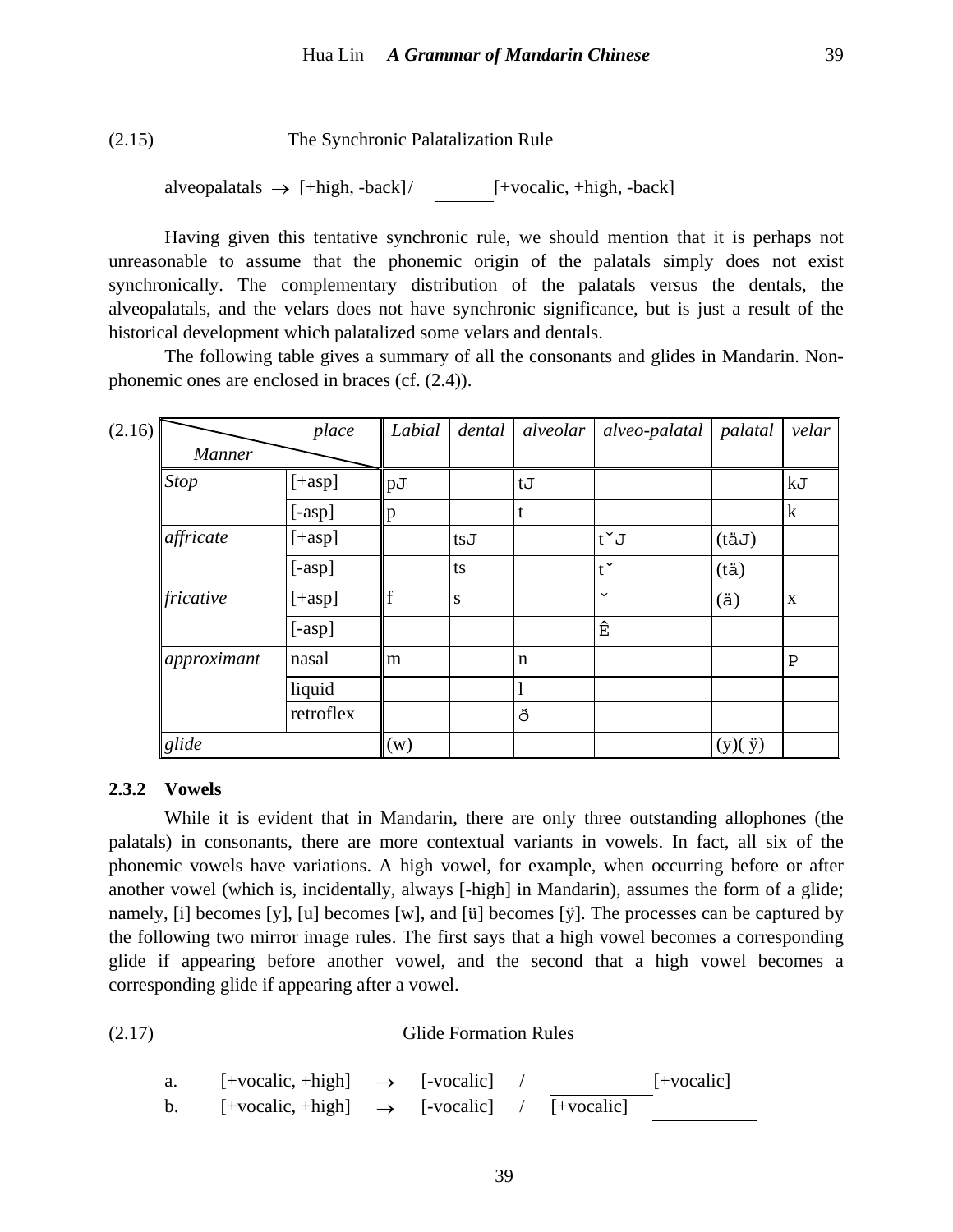<span id="page-18-0"></span>Non-high vowels [ ] and [a] also have variations. However, the variation does not involve categorical change; their allophones remain vowels regardless of environment. The mid vowel [ ] has three context-induced allophones:  $[e, G, E]$  whose distribution is given below:

 $(2.18)$  a. /H/ / → [e] / \_\_\_\_\_\_ i  $b.$  /H/  $\rightarrow$  [G] / [+high,-back]  $\Sigma$ c.  $/H/ \rightarrow [L]$  / \_\_\_\_\_\_ [+nas]

The rules say /H/ appears as [e] before the high-front-unrounded vowel [i] (see (a)), as [G] after [i] or [u] and before the syllable boundary, denoted by 'Σ' (see (b)), as [Ł] before the nasals (see (c)), and as [ ] elsewhere. The following are examples that show the operation of these rules:

| (2.19) |     | <b>IPA</b>  | Pinyin |   |               |
|--------|-----|-------------|--------|---|---------------|
|        | [e] | pey         | bei    | 杯 | 'cup'         |
|        | [G] | yG          | ye     | 叶 | 'leaf'        |
|        |     | pyG         | bie    | 鳖 | 'turtle'      |
|        |     | ÿG          | yue    | 约 | 'approximate' |
|        | [L] | Łn          | en     | 恩 | 'gratitude'   |
|        |     | tŁP         | deng   | 灯 | 'light'       |
|        | [H] | lH          | le     | 乐 | 'happy'       |
|        |     | kH          | ge     | 歌 | 'song'        |
|        |     | $pJwH^{24}$ | po     | 坡 | 'slope'       |

The low vowel [a], on the other hand, has just two context-induced allophones: [G] and [C]. Their distribution is illustrated below:

|  |  |  | $(2.20)$ a. $\forall a \rightarrow [\forall G]$ / [+high, -back] _______ n |
|--|--|--|----------------------------------------------------------------------------|
|  |  |  | b. $/a' \rightarrow [G] / \underline{\qquad}$ i                            |
|  |  |  | c. $/a' \rightarrow [C] / \_ P$                                            |

<sup>&</sup>lt;sup>24</sup> Many native speakers of Mandarin insert a high vowel [u] between the labial consonants [p, pJ, m, f] and [H]. After glide formation, the syllables become [pw H], [pJwH], [mwH], and [fwH] respectively (Pinyin <br/>bo>, <po>,  $\langle$ mo $\rangle$ , and  $\langle$ fo $\rangle$ ).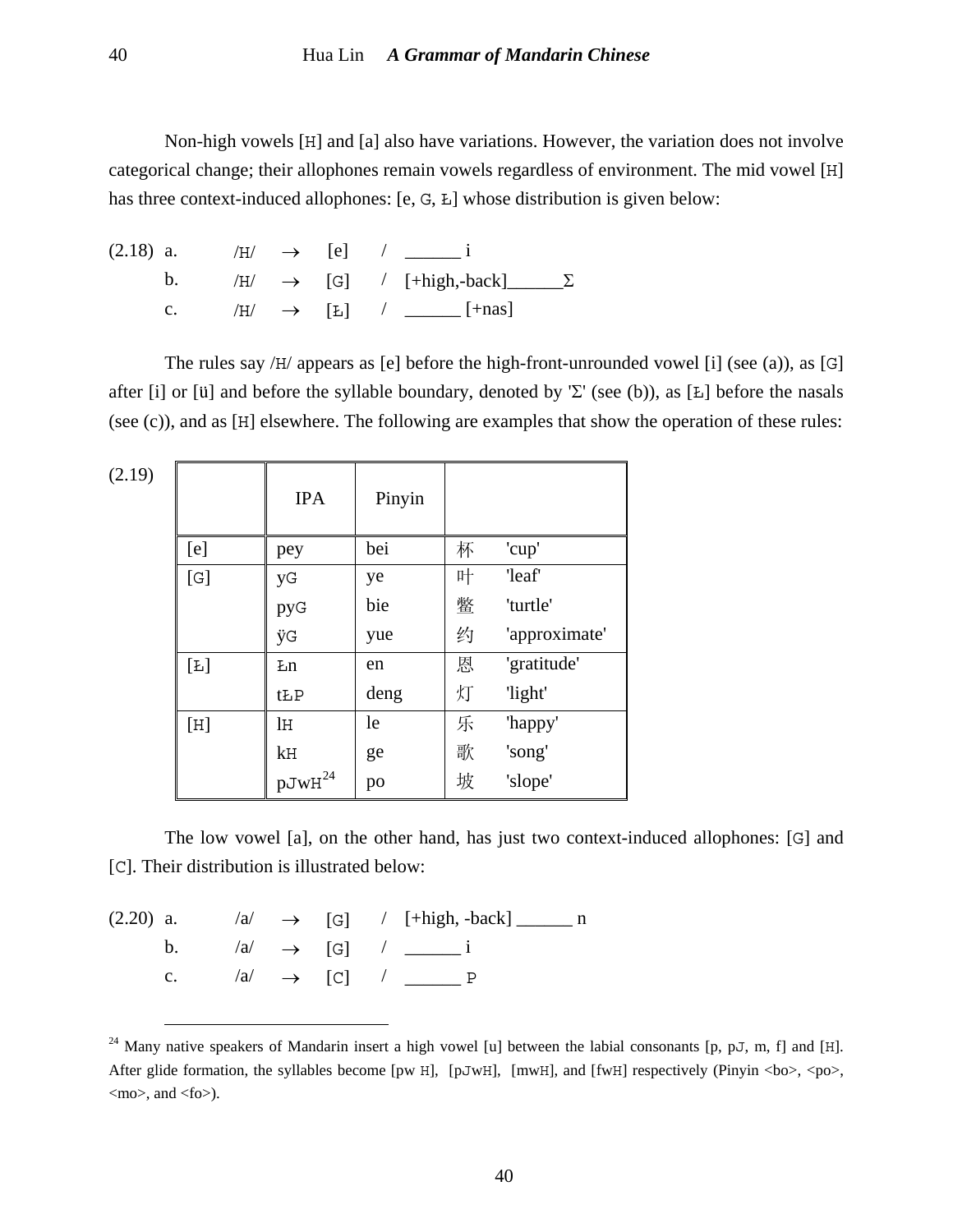<span id="page-19-0"></span>These rules spelt out in plain English are that the low vowel  $\alpha$  is raised to [G] between the high front vowels [i] and [u] and the alveolar nasal [n], or before the high vowel [i], but is backened before the velar nasal  $[p]$ . Elsewhere, it remains as an  $[a]$ . Examples of these allophones are given below:

| (2.21) |     | <b>IPA</b> | Pinyin |   |                |
|--------|-----|------------|--------|---|----------------|
|        | [G] | yGn        | yan    | 烟 | 'smoke'        |
|        |     | täJÿGn     | quan   | 圈 | 'circle'       |
|        | [G] | wGy        | wai    | 歪 | 'not straight' |
|        | [C] | fCP        | fang   | 方 | 'square'       |
|        | [a] | fan        | fan    | 翻 | 'turn over'    |
|        |     | ma         | ma     | 妈 | 'mother'       |

To summarize, all the Mandarin vowels, phonemic or phonetic (in braces), are given in the table below:

| (2.22) |      | front   |       | central | back    |       |
|--------|------|---------|-------|---------|---------|-------|
|        |      | unround | round |         | unround | round |
|        | high |         |       |         |         |       |
|        | mid  | (e)     |       | (E)     | Η       |       |
|        |      | (G)     |       |         |         |       |
|        | low  |         |       | a       | (C)     |       |

## **2.3.3 Pinyin and IPA**

Pinyin, literally 'spell sounds', is a Latin-letter-based alphabetic system that was initially developed in the 1950s in the People's Republic of China to replace Chinese characters. No sooner had the system been officially promulgated in 1958 than that purpose was abandoned. Thereafter Pinyin began to be used as a phonetic aid for the promotion of *Putonghua* 普通话, literally, Common Language, the official name for Standard Mandarin.<sup>[25](#page-19-0)</sup> Because it was developed as a writing system, Pinyin is not exactly a purely phonemic system. Rather, some symbols are phonemically oriented whereas others embody phonetic details.

Most consonant symbols are faithful representation of the phonemes of the language. There are three notable exceptions. As discussed in the last section, the palatal consonants [tä,

 $25$  See Chapter 1 for a description of the various names for Mandarin.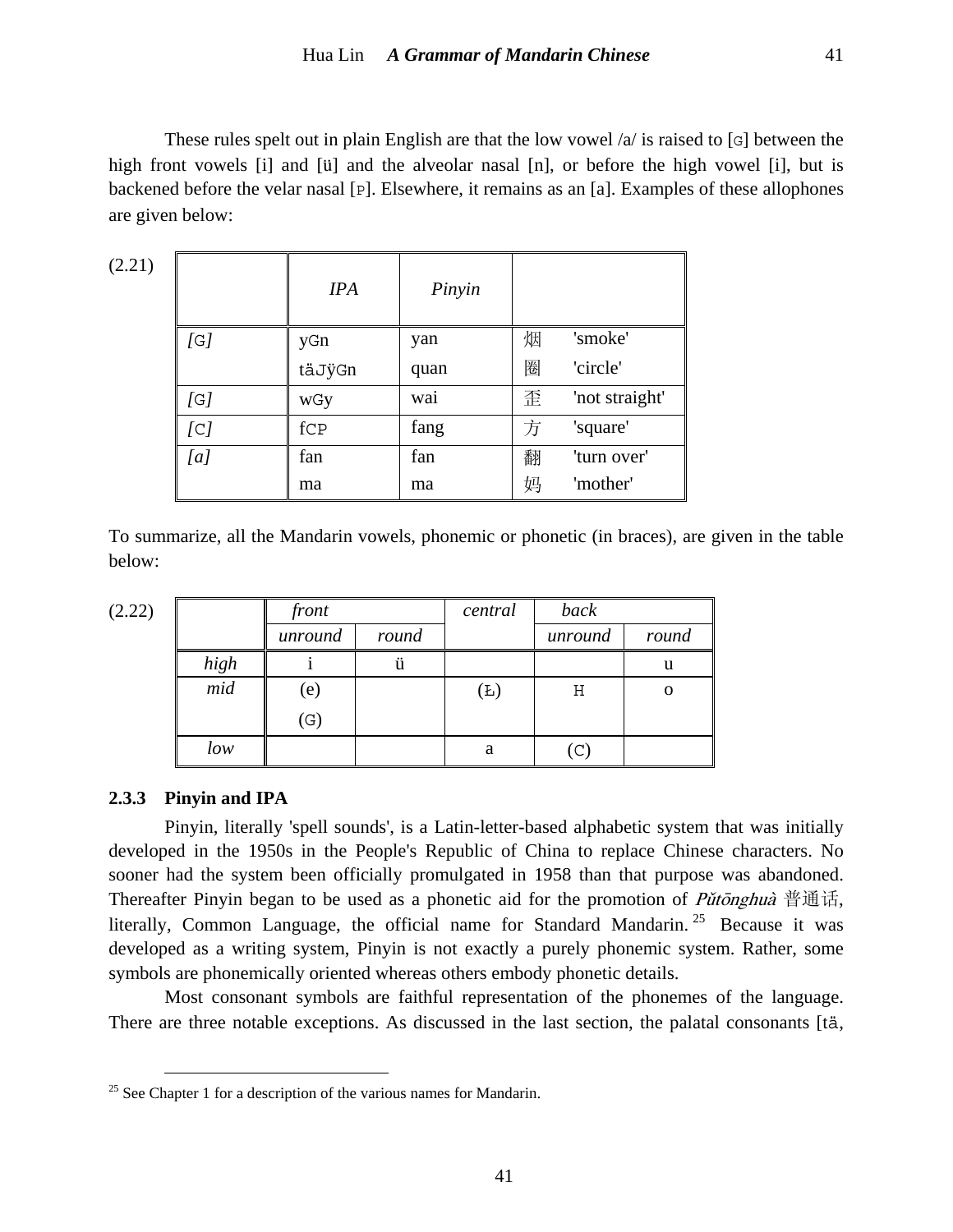$t\ddot{a}J$ ,  $\ddot{a}J$  are not underlying phonemes, but allophones that appear only before high front vowels. They should, therefore, be missing from an inventory of phonemes in Mandarin. In Pinyin, they are treated as separate individual sounds from those from which they are derived and are represented by the symbols  $\langle i, q \rangle$ , x respectively. Such treatment of these allophones is not without good reasons. As discussed previously, the phonemic origin of these allophones is still largely a mystery. This raises the question of which set of symbols to use for the representation of the palatals, those for the dentals, the alveopalatals or the velars? For instance, how should  $\langle i \rangle$ 'chicken' be written? Should it be written as  $\langle z \rangle$ ,  $\langle z \rangle$ , or  $\langle q \rangle$ ? Besides, as mentioned earlier, it is perhaps not unreasonable to assume that the phonemic origin of the palatals simply does not exist synchronically. If this assumption is valid, it makes sense to represent these palatal sounds separately even from a phonemic point of view. In terms of dialect division, the palatalization serves to identify dialects of the north which have this feature from dialects of the south which generally lack it. Without representing the palatals separately, this important distinction between Mandarin in the North and Non-Mandarin Chinese dialects in the South would not be represented.

Compared with the consonant symbols, the vowel symbols of Pinyin are more faithful representations of phonemes in Mandarin. In [\(2.5\)](#page-4-1), we saw that Mandarin has six phonemic vowels [a,o,H,i,u,ü], and in Section 2.3.2, we learned, in addition, that two non-high vowels have allophones, and the high vowels have glide counterparts. Pinyin has six vowel symbols  $\langle a, o, e, i, \rangle$ u  $u$  is and two glide symbols. They cover all the phonemic vowels, but not all the allophones. In particular, we have Pinyin  $\langle a \rangle$  to stand for the allophones [G] between [i] and [n], [G] before [i], [C] before [P], and [a] elsewhere. For the phonemic vowel /H/, Pinyin has [e] before the high vowel [i],  $[G]$  after the high vowel [i] and before the syllable boundary,  $[E]$  before the alveolar and velar nasals, and [ ] elsewhere. For the three glides [w, y, ÿ] which are de-vocalicized high vowels, Pinyin has just two symbols:  $\langle v \rangle$  and  $\langle w \rangle$ . The former,  $\langle v \rangle$ , is also the symbol for the de-vocalicized high front umlaut vowel [y]</u> when used in conjunction with a following  $\langle u \rangle$ symbol (e.g.,  $\langle$ yuan $\rangle$  [ÿGn] 'circle').

In addition to not completely matching phonemic or phonetic information at the individual sound level, Pinyin differs somewhat from a strictly linguistic representation of the syllable. From [\(2.6\)](#page-8-1) in the section on syllables, we learned that a syllable never has two high vowels adjacent to each other. Whenever two vowels appear together, one must be a non-high vowel, or whenever two high vowels are present, they would flank a [-high] vowel. In Pinyin representation, when the initial position is not empty (i.e., not a zero initial), the syllable final [yow] is  $\langle i \cdot \rangle$  (e.g., *liu* 溜 'to flee'), and the syllable final [wey] is  $\langle ui \rangle$  (e.g., *tui* 推 'to push'). In both cases, the middle nonhigh vowel is omitted. When there is a zero initial, however, this vowel is shown (e.g.,  $y\delta u \not\equiv$ 'friend' and wěi 尾 'tail'). Also shown is the glide formation of the initial high vowels. At the syllable level, another piece of information that is not codified in Pinyin concerns the umlaut vowel [u]. Where the information is predictable from context, the diacritic is not shown in Pinyin. After the palatals  $\langle j, q, x \rangle$ , for instance, the  $\langle u \rangle$  is simply  $\langle u \rangle$  (e.g., *jū* 橘 'orange',  $q\bar{u} \times \langle u \rangle$  'region', and  $x\bar{u}$   $\bar{f}$  'need'). When [ii] begins the syllable, it is represented with a  $\langle y \rangle$  followed by  $\langle u \rangle$ (e.g.,  $y\bar{u}$  愚 'stupid',  $yu\acute{a}n$  圆 'circle',  $yu\acute{e}n$  = 'moon'). In fact,  $\langle u \rangle$  is spelt only after the initials  $\langle \rangle$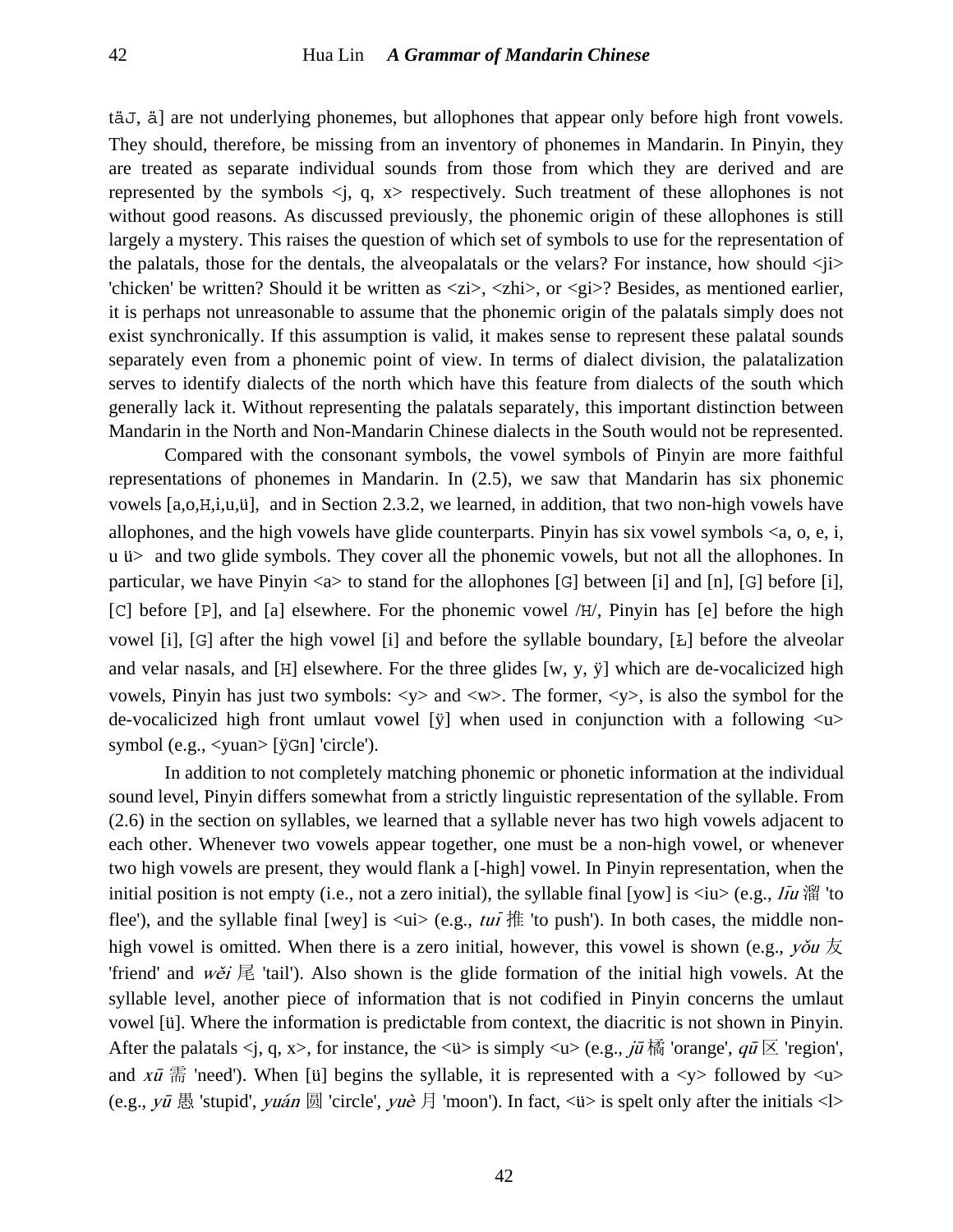<span id="page-21-0"></span>and  $\langle n \rangle$  (e.g., *n*ii,  $\oint$  'woman,' *lù*  $\oint$  'green', and *lue*  $\bigcirc$  'omit').

At the syllable level, Pinyin representation does not correspond to the phonemic information in yet another area: the representation of the syllables formed by only one syllabic consonant. As mentioned in Section 2.2.2.1, Mandarin has seven syllabic consonants: the sibilants alveolars and alveopalatals [ts, ts, s, t, t, t, c, e, f, R]. These consonants provide substance for both the initial consonant and the peak vowel positions in the syllable structure. Pinyin uses the symbol  $\langle i \rangle$  to represent the voiced part of the syllable, so that these seven syllables are represented with both a consonant and a vowel symbol: <zhi, chi, shi, ri, zi, ci, si>. Such representation does not create problems for native speakers of Mandarin learning Pinyin, but may cause trouble for Chinese-as-a-second-language learners who may mistake the vocalic part of the syllable for the high front unround vowel [i] found in  $t\bar{t}$  is 'to kick' and  $m\tilde{t}$ '  $\tilde{t}$ ' rice'.

Some people may argue that the vocalic part in the syllables of syllabic consonants is actually a vowel that is in complementary distribution with the high front vowel [i], and therefore, the use of the  $\langle i \rangle$  in both cases is justified. This usage signifies that the vowel of the syllabic consonant is just an allophone to the underlying vowel [i]. Such a relation, however, cannot be established. We learned previously in Section 2.3.1, that the dentals, alveopalatals, and velars are in complementary distribution with the palatals. The complementary distribution is quite clear cut, and there is no reason to believe that the complementary distribution has just one exception: the syllables with a single high front vowel [i]. Additionally, some dentals before high front vowels became palatals historically. Treating the vowel in the syllabic-consonant syllables as underlyingly a high front vowel would leave unanswered the question why these consonants have not become palatals. A third argument against assuming the vocalic part of these syllables to be the high front vowel is that the vowel part in the dental syllables and those in the alveopalatal syllables do not have the same value<sup>[26](#page-21-0)</sup>; it is not clear if they are the same vowel.

Since the oldest system of romanization for Chinese was introduced by Sir Thomas Wade in 1859 and developed by Herbert Giles in his 1912 dictionary, some half a dozen alphabetic systems have been developed and used for writing and teaching Chinese. In addition to varied choices of symbols for certain sounds, one major difference among them lies in how they treat phonemic and phonetic information. In particular, an allophone represented separately from its phoneme in one system may not be so in another. For instance, in the Wade-Giles system, the palatals [tä, täJ, ä] are treated as if they are allophones of the alveopalatals<sup>[27](#page-21-0)</sup> since both sets share the same set of symbols as the retroflex  $[t^{\prime}, t^{\prime} J, \check{ } ]$ ; namely  $\langle ch, ch', sh \rangle$  respectively. In Pinyin, on the other hand, symbols for the former are  $\langle j, q, x \rangle$  while those for the latter  $\langle zh, ch \rangle$ , sh>. Another example is that the Wade-Giles system does not distinguish between the aspirated affricates  $[t^{\prime},t^{\prime}J]$  in the primary symbols; both are  $\langle ch \rangle$ , although they are distinguished by a secondary symbol, an apostrophe: <ch, ch'>. In Pinyin, they are represented distinctively in primary symbols as <zh> and <ch>. In sum, segmental phonology sometimes is and sometimes is not encoded in the alphabetic systems of Chinese.

<sup>&</sup>lt;sup>26</sup> They do not rhyme with each other. Neither do they rhyme with [i]. <sup>27</sup> Incidentally, this is the position mentioned in (16).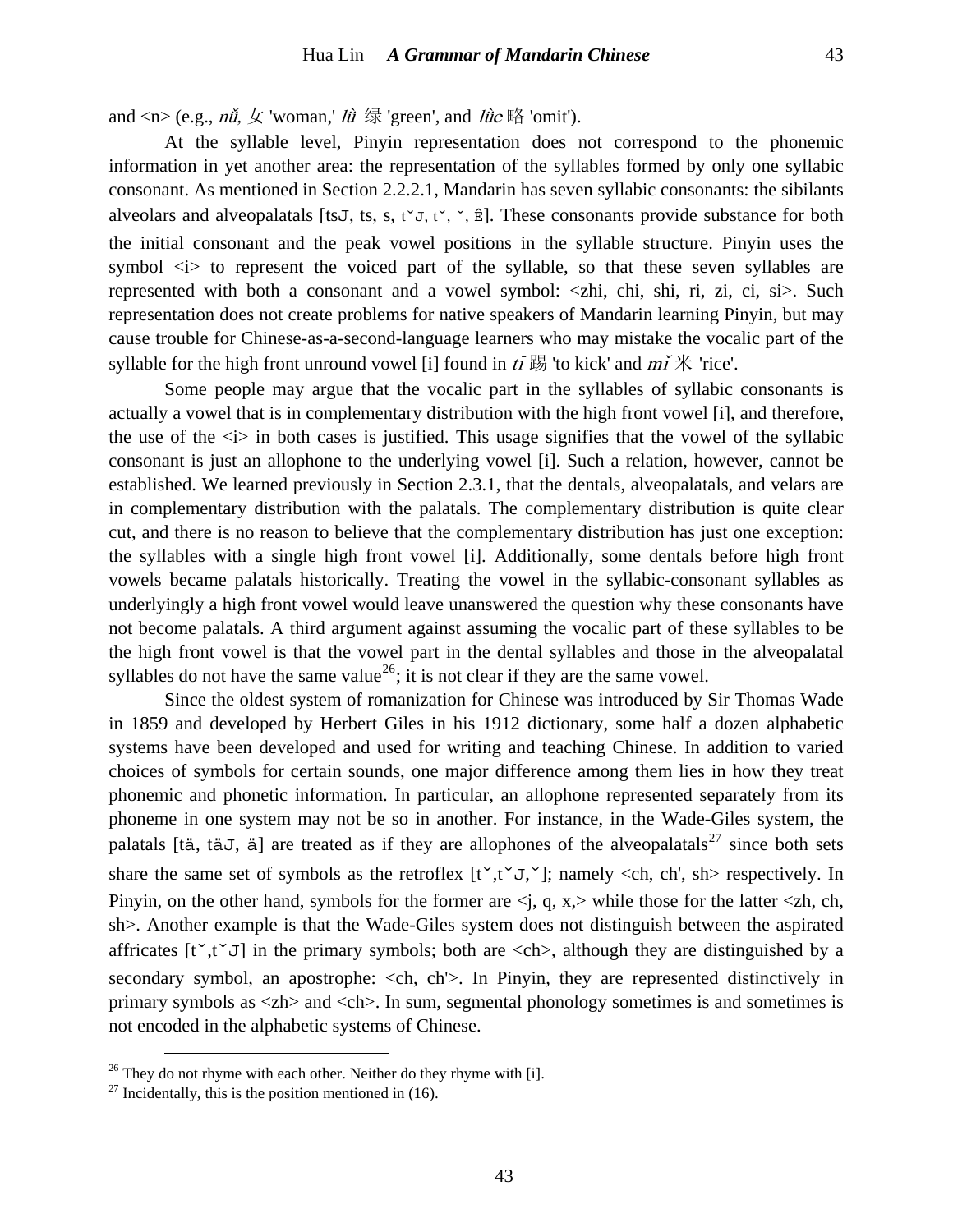## **2.4 The Tones**

In the last section, we looked at segmental processes in Mandarin. Now let us turn to the supersegmentals, in particular, the tones of Mandarin. That Mandarin is a tone language is one of its most well-known features. But what is a tone? How does it work in language? In particular, what are tones like in Mandarin? These are among the questions that will be explored in this section.

The understanding of tone relies on knowledge of another linguistic entity called pitch. Acoustically, pitch can be measured in terms of fundamental frequency  $(F_0)$ . Phonetically, the production of pitch involves the tensing of the laryngeal muscles. All languages manipulate pitch to encode meaning. However, while all languages do so at the phrase or sentential level which is called intonation, only some languages use pitch variation at the word/morpheme level. Languages that vary pitch at the word/morpheme level are said to be tone languages. A very simple example of the linguistic use of pitch at the word level can be found in Nupe, a language spoken in Nigeria. In this language, the syllable *ba* means 'to count' if said with a low pitch, but it means 'to be sour' if said with a high pitch.

# **2.4.1 Basic Tones**

Not all tone languages use pitch in the same simple way as the Nupe example suggests. Pitch at the word or morpheme level is used in a more complex way in Mandarin, as it is in many Asian languages. In Mandarin, it is not just a matter of the height of the pitch varying to yield different level tones, but rather the pitch may go upward or downward to produce different contour tones. Several linguistic analyses have been developed in the past to describe tones. Some are more theoretically accomplished, more precise and insightful, while others are less so. One of the most used but less theoretical descriptions of tones was the Scale of Five Pitch Levels, developed by the late Yuen Ren Chao, the most well-known linguist of Chinese. On this Scale, the four basic Mandarin tones can be represented as here:



What the Scale does is to divide the pitch range of a person engaging in normal speech into five levels, with Level 5 representing the highest pitch, and Level 1 the lowest. Traditionally, tones in Mandarin are each given a number for ease of reference. The First Tone, the only level tone of the language, starts at the highest point on the Scale and continues at that same pitch for a designated period of time. The Second Tone, a rising tone, starts somewhere in the middle of the pitch range and rises upward to the highest point. In the production of the Third Tone, the speaker attempts to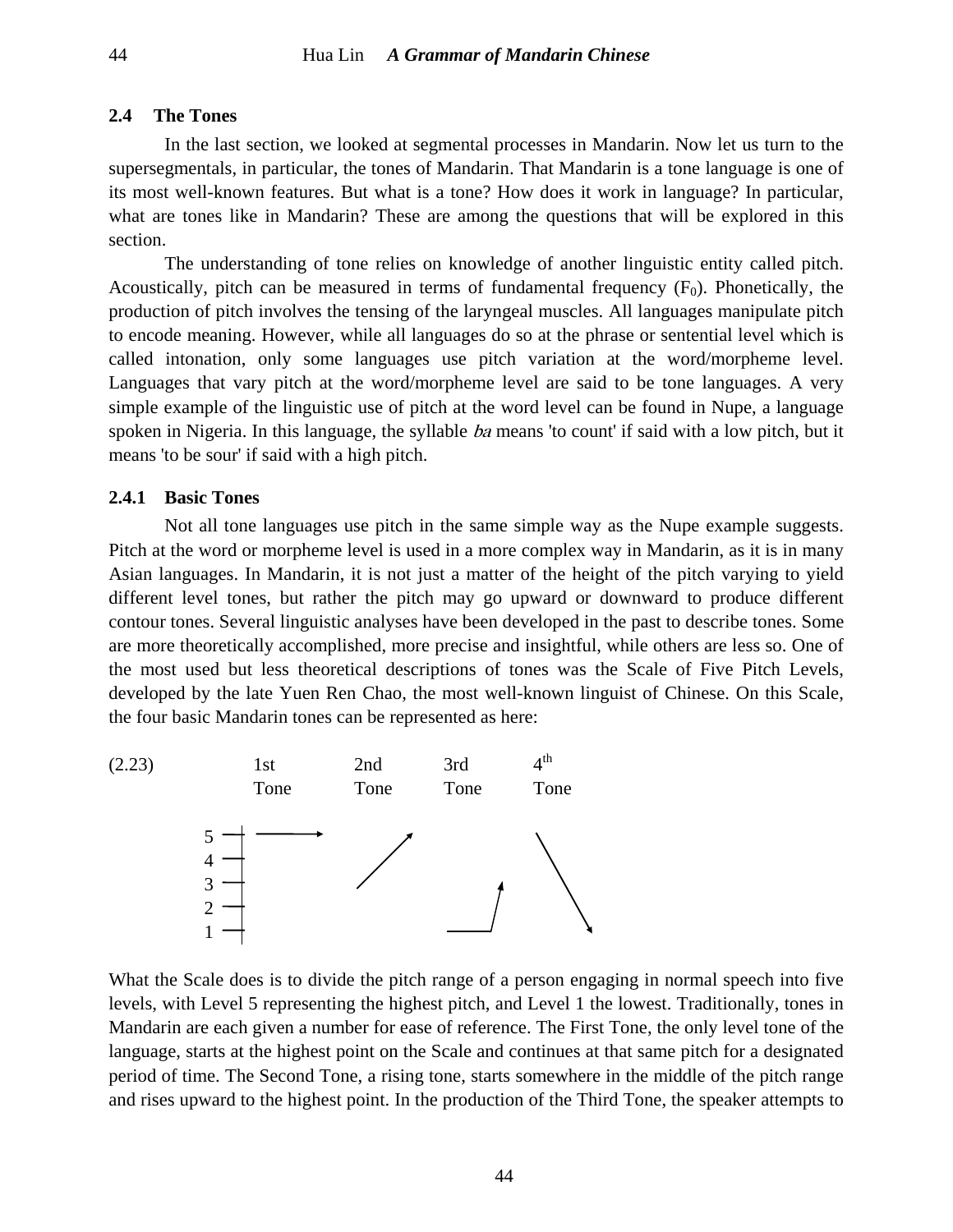<span id="page-23-0"></span>start at the lowest pitch, continues at that low pitch for a little while, and then raises it somewhat before finishing. In producing this tone, the speaker may unintentionally start a little higher than the intended low pitch target due to the physiological constraints which make it hard for the speaker to reach the low target right away. Traditional descriptions which assume the third tone's value to begin with a falling pitch have failed to consider this. The Fourth Tone is falling and covers all the pitch range. It starts at the highest pitch level and drops to the lowest. Based on the measurement on Chao's Scale, the First Tone can be said to have the value of (55), indicating that the tone starts at the pitch level of 5 on the Scale and finishes at the same level. For the same reason, the rest of the four tones can be said to have the value of (35), (113) and (51). The four Mandarin tones as given here are the citation tones. That is, they are tones produced in isolation or in a final position where no other tones follow. In Pinyin, these four tones are represented by diacritics over the vowel, or if there are more than one vowel, over the lowest one. These four diacritics are shown below over the syllable <br/>ba>.

|               | Pinyin |   |            |
|---------------|--------|---|------------|
| $I^{st}$ Tone | bā     |   | 'eight'    |
| $2nd$ Tone    | bá     | 拔 | 'pull out' |
| $3^{rd}$ Tone | bǎ     | 靶 | 'target'   |
| $4^{th}$ Tone | bà     | 谷 | 'father'   |

<span id="page-23-1"></span>In connected speech, these basic Mandarin tones often undergo context-induced modifications called tone sandhi. The best-known tone sandhi processes in the language involve the Third Tone (113). This tone, which is also phonetically the longest of the four in citation form (L Feng 1985), becomes a high rising tone similar to the second tone<sup>[28](#page-23-0)</sup> (35) when appearing before another Third Tone<sup>[29](#page-23-0)</sup>. However, it becomes a low level tone  $(11)$ , a 'half third' in Chao's terminology, when appearing before other basic tones. In other words, the Third Tone never takes on the citation form if there is another tone following it. The Fourth Tone also undergoes sandhi. This tone, when followed by another tone, is modified into (53) from the citation form of  $(51)^{30}$  $(51)^{30}$  $(51)^{30}$ . Similarly, the Second Tone has been found to alter its shape in connected speech. It becomes high

 $28$  It is not conclusive at the present time whether the modified Third Tone is completely identical to the Second Tone in value. According to Shen (1990), for instance, the second Third Tone is higher when following an inherently rising tone (i.e., a Second Tone) than a rising tone generated by the Third Tone Sandhi (p. 285), which indicates that the two rising tones are not quite the same.

 $29$  Tone sandhi as presented in this section is always true on an isolated two-syllable sequence. However, when the string gets longer and involves more than two syllables, the picture becomes more complex. Such complexity has given rise to sentence phonology, which will be briefly discussed later in this chapter.<br><sup>30</sup> Traditionally, the Fourth Tone was found to undergo this change only before another Fourth, but this

understanding was based on imprecise auditory impression. Shih's (1986) Bell Laboratory report indicated that the Fourth Tone never reaches the low target when followed.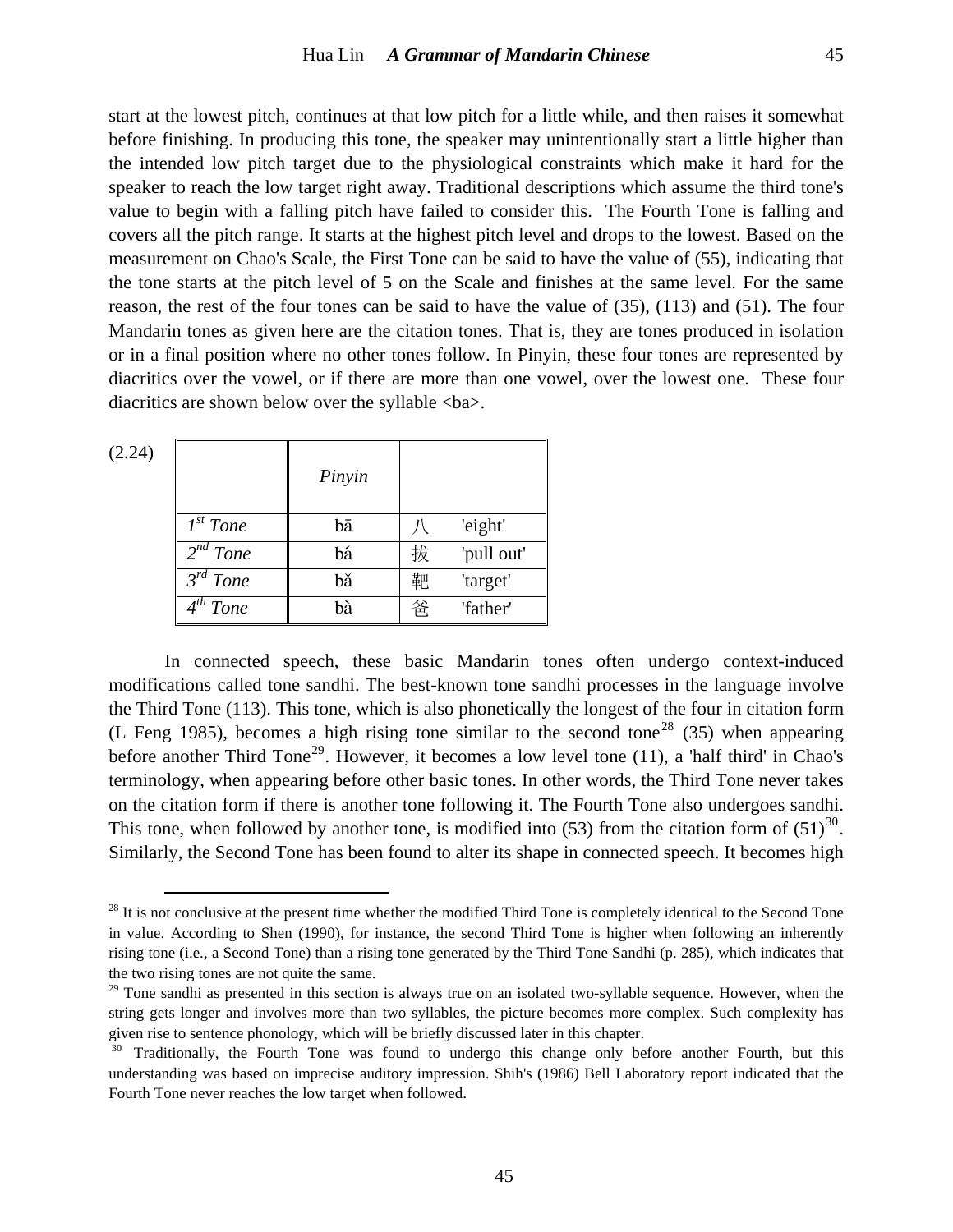<span id="page-24-0"></span>level when sandwiched by the First or the Second in front and another tone after it. The only tone that, for a long time, was not found to undergo modification is the First Tone. Is there really a linguistic gap here? Recent studies by H. Lin (1992, 1996, and 1998) have suggested otherwise.

In these studies, we found that the perceived absence of modification on the First Tone is a result of the limitation of the theoretical tools used in the description of tones. Traditional phonological analyses of tones have looked exclusively at the direction along which the pitch moves: upward, downward or just steadily ahead. Theoretically, they ignored treating the timing along which the movement occurs. We suggest an analysis that takes the timing into account. In this analysis, each Mandarin tone is represented by three tonemes, each toneme representing, relatively speaking, one third of the time used to utter the tone in citation. Using the tools developed in the non-linear phonological theory in which tones are represented by a sequence of level tonemes, the four Mandarin tones are represented in citation as HHH, MHH, LLM and HML. The symbols 'H, M, L' represent high level, mid level and low level tonemes respectively. This representation of the four Mandarin tones takes into account the fact that, phonologically speaking, all Mandarin tones (or syllables) have the same relative length $31$ . One important fact about tones in Mandarin is that the citation form is about twenty-two percent longer than the same tone in non-final position (L. Feng 1985)<sup>[32](#page-24-0)</sup>. This figure, translated into relative toneme representation, can be construed as the shortening of a non-final tone by the deletion of the last toneme. In this way, the four Mandarin tones should have the shapes of HH, MH, LL, HM, respectively, when not appearing alone or in final position. As we will show below, this treatment can explain the previously mentioned Half-Third Sandhi, Fourth Tone Sandhi and Second Tone Sandhi by making the following stipulation:

#### <span id="page-24-1"></span>(2.25)

In connected speech, within the metrical foot of two syllables, a toneme at the edge of a basic tone is deleted if (a) adjacent to another tone, and (b) not in a final tone.

One advantage of treating the timing dimension in Mandarin tonal analysis is that it yields an explanation as to why the First Tone does not undergo sandhi change. We find that it is not that the First Tone does not change, but that the change is not detectable in traditional theory of tonal representation. The First Tone, just like the other tones, is modified in its length when another tone follows: Just as the Fourth Tone loses the last toneme to change from HML to HM (i.e., from 51 to 53), the First Tone changes from HHH to HH. But because the traditional tonal theories do not encode length, this tonal change in the First Tone is not treatable and the fact that the First Tone undergoes the same change as the Fourth Tone (and the Second and Third) is concealed.

<sup>&</sup>lt;sup>31</sup> Acoustically, the Third Tone is the longest, then followed by the Second, the First and the Fourth. However, the difference is insignificant at the rule-governed phonological level.

 $32$  Feng's findings are that, in non-final position, the average tone lasts 235 milliseconds while in final position, it lasts 301 milliseconds (p. 177).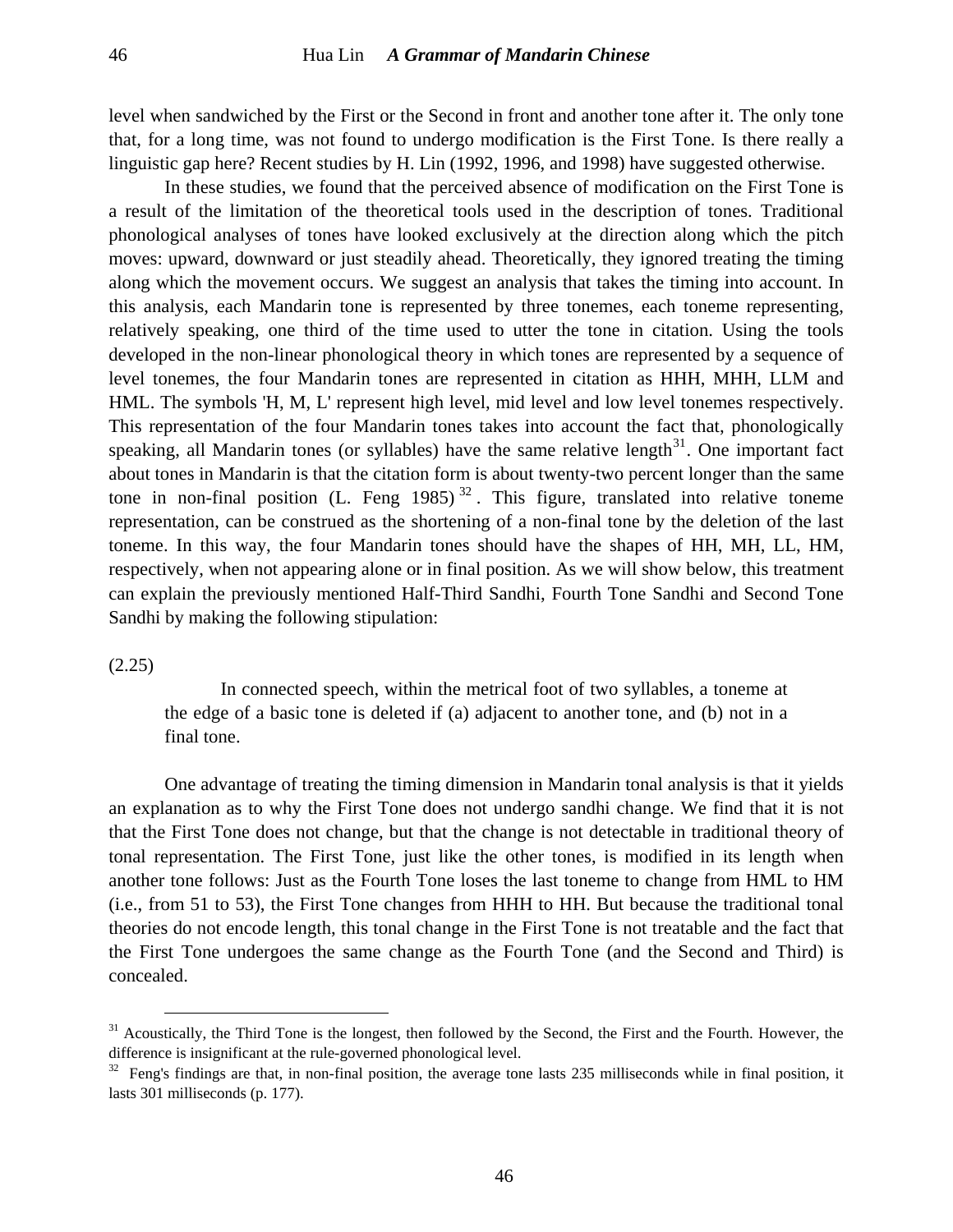<span id="page-25-0"></span>Another advantage is that now we can pinpoint the reason why a Third Tone has to change when another Third Tone follows. The reason that emerges from our theory is dissimilation, a very common process found in the world's languages. When a Third Tone is followed by another Third, by [\(2.25\),](#page-24-1) it loses its last toneme. As a result, there appears a series of more than two low tonemes (i.e., LL LLM), a sequence that is perhaps physiologically hard to produce. Adjustment thus has to ensue, and the result is that the tail of the first tone is raised.

The following summarizes our theory of Mandarin basic tone with reference to Chao's Scale:



In other words, all the four basic tones have sandhi processes which can be captured, first of all, in the following rules (which are essentially the same rule—deletion of a final toneme). Note that the symbol 'X' stands for any toneme, H, M, or L.

| (2.27)         |                              | In Citation |                         |               |             | In Normal Speech     |  |
|----------------|------------------------------|-------------|-------------------------|---------------|-------------|----------------------|--|
| a.             | $I^{st}$ Tone Sandhi:        | T           | T                       |               | T           | T                    |  |
|                |                              | $/ \cup$    | $/ \Lambda$             | $\rightarrow$ | $\bigwedge$ | $/ \rceil \setminus$ |  |
|                |                              | HHH         | <b>XXX</b>              |               | <b>HH</b>   | XXX                  |  |
| $\mathbf{b}$ . | 2 <sup>nd</sup> Tone Sandhi: | T           | T                       |               | T           | T                    |  |
|                |                              | $/ \cup$    | $/ \perp$               | $\rightarrow$ | $\bigwedge$ | $/ \cup$             |  |
|                |                              | <b>MHH</b>  | XXX                     |               | <b>MH</b>   | XXX                  |  |
| $\mathbf{c}$ . | 3 <sup>rd</sup> Tone Sandhi: | T           | T                       |               | T           | T                    |  |
|                |                              | $/ \cup$    | $/ \big\vert \big\vert$ | $\rightarrow$ | $\sqrt{}$   | $/ \cup$             |  |
|                |                              | LLM.        | <b>XXX</b>              |               | LL          | XXX                  |  |
| d.             | $4^{th}$ Tone Sandhi:        | T           | T                       |               | T           | T                    |  |
|                |                              |             |                         | $\rightarrow$ | $\sqrt{}$   |                      |  |
|                |                              |             | XXX                     |               | HМ          |                      |  |

In fast speech, the Second Tone goes further by losing the left toneme when it is, at the same time, preceded by another tone<sup>[33](#page-25-0)</sup> (Y. R. Chao 1968).

<sup>&</sup>lt;sup>33</sup> Chao only detected the high level Second Tone when the preceding tone is a First or a Second tone. However, there is reason to believe that the same is true when the preceding tone is a Third or a Fourth. On the one hand, the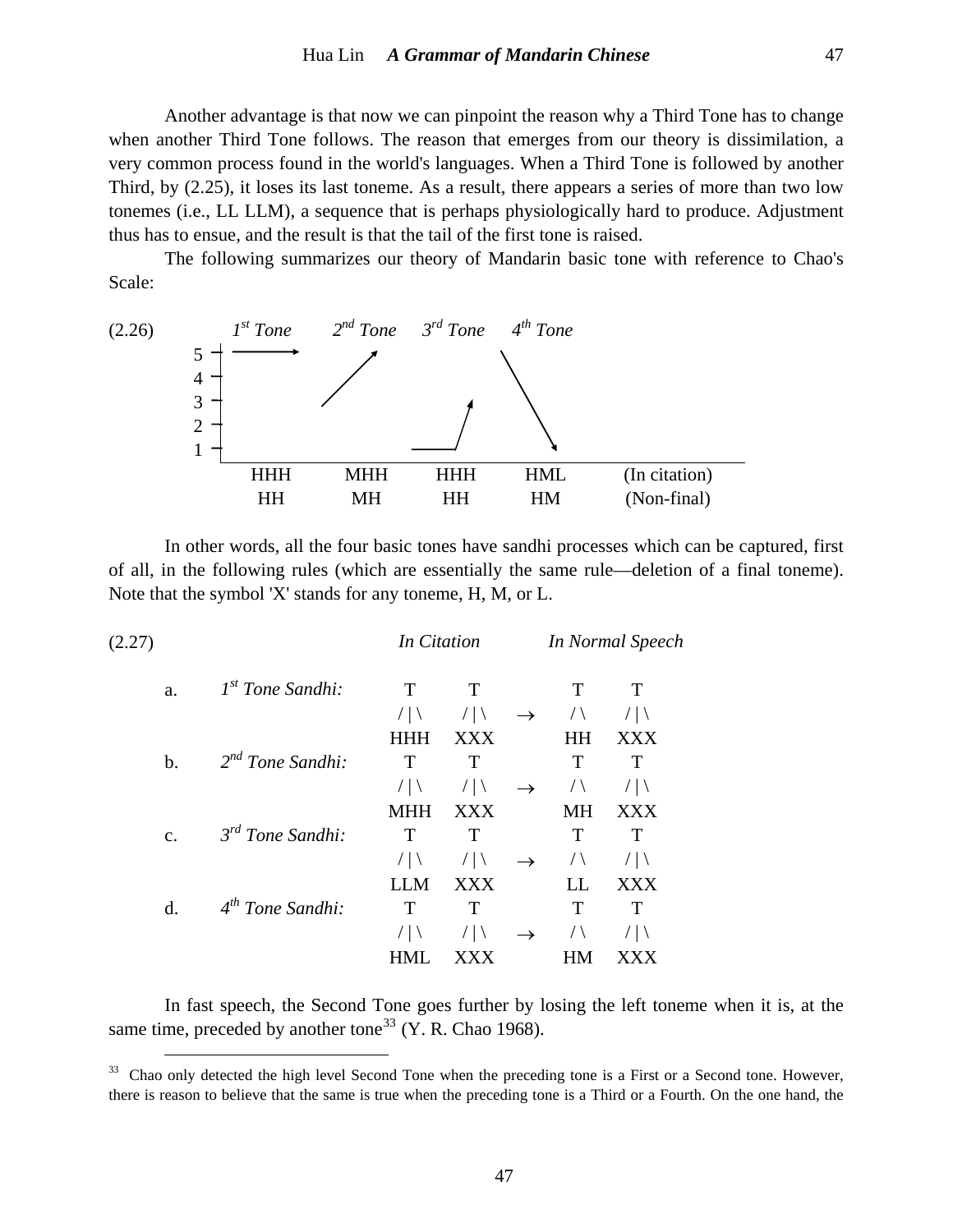| (2.28) |                                                                                                                                                          | In Normal Speech In Fast Speech |                      |  |  |
|--------|----------------------------------------------------------------------------------------------------------------------------------------------------------|---------------------------------|----------------------|--|--|
|        | b'. $2^{nd}$ Tone Sandhi: T T T T T T T<br>(continued) $/ \langle \rangle $ $/ \langle \rangle $ $\rightarrow$ $/ \langle \rangle $ $/ \langle \rangle $ |                                 |                      |  |  |
|        |                                                                                                                                                          |                                 | XXX MH XXX XXX H XXX |  |  |

The Third Tone, if followed by another Third, now gives rise to a problem—the output contains a string of more than two low tonemes. A repair mechanism is therefore activated whereby an edge tomeme is raised (See Footnote [28\)](#page-23-1) to break the monotony:

<span id="page-26-0"></span>

| $(2.29)$ c'. $3^{rd}$ Tone Sandhi: T T T T T T T |  |  |                                                                                                              |  |  |
|--------------------------------------------------|--|--|--------------------------------------------------------------------------------------------------------------|--|--|
|                                                  |  |  | $\ f\  \qquad \ f\  \qquad \rightarrow \ f\  \qquad \rightarrow \ f\  \qquad \rightarrow \ f\  \qquad \ f\ $ |  |  |
|                                                  |  |  | LLM LLM LL. LLM LM LLM                                                                                       |  |  |

# **2.4.2 Neutral Tone**

That Mandarin does not favor a sequence of low tones is also found to be significant in the case of the neutral tone. But before we get to the low tone issue, let us become acquainted with the Mandarin neutral tone. This is unfortunately not an easy and straightforward task due to the fact that there is still a great deal of controversy concerning what exactly the neutral tone is. In this section, we will attempt to present briefly the crucial issues and work out a coherent description of the neutral tone.

That the neutral tone is short and weak is well recognized. It is somehow derived from the four basic tones; it is called the neutral tone because, in unstressed positions, any of the four basic tones can lose their inherent tone and be 'neutralized' into this short and weak tone. This tone neutralization process has been active for quite a long time: Many lexical items in the language mostly function words which almost never appear in stressed positions—have become fossilized Neutral tones, their tonal origin hard to trace from a synchronic perspective. Among words with neutral tones whose tonal origin is traceable, some neutral tones are compulsory while others are optional due to a number of factors unclear at the present time (See Lin 2001 for an explanation).

Phonetically, the neutral tone has been found to have not just one value but a number of values depending on which basic tone it follows. By auditory impression, its phonetic values have been found to be the following (S. Q. Qi 1956, T. Lin 1962, Y. R. Chao 1968 and Z. J. Wu 1985):

(2.30) *Basic Tone+Neutral Tone* 

 $\overline{a}$ 

| (55)(3) |  |
|---------|--|
| (35)(3) |  |

fact that the medial tone is the shortest is well-documented (e.g., Chao 1968, Yan and Lin 1988, and Shen 1990b), and on the other, the characteristic of a level tone may have been concealed by transition from the lower offset of the preceding Third or Fourth tone.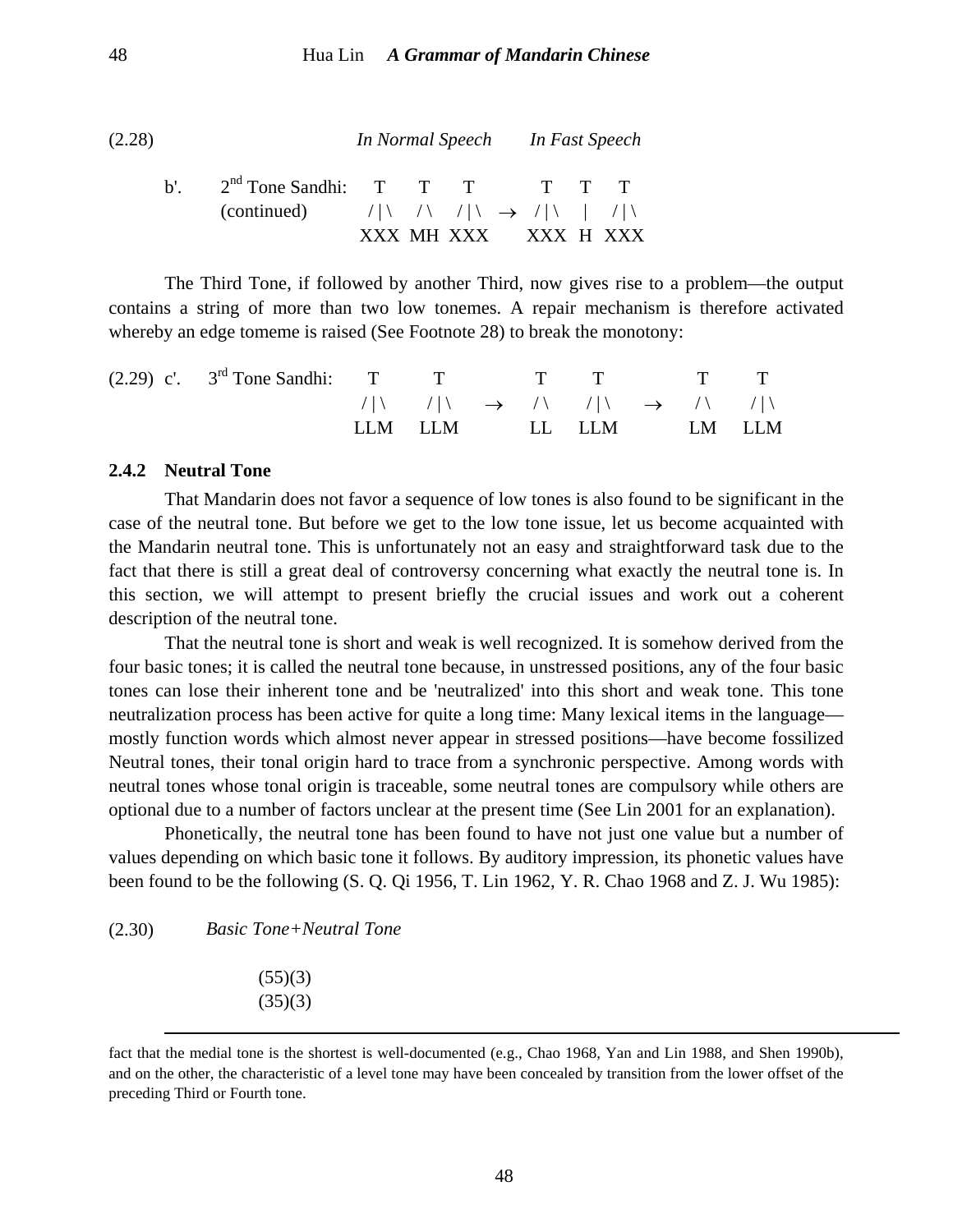```
(11)(4)(51)(1)
```
<span id="page-27-0"></span>After the First, Second and Third Tone, it is relatively high, that is, (3) or (4) on Chao's scale, and after the Fourth it is low or (1) on it. Furthermore, the neutral tone has been found to be contoured in experimental studies using phonetic/acoustic instruments (Dreher and Lee 1966):

(2.31) *Basic Tone+Neutral Tone* 

 $(55)(41)$ (35)(31)  $(11)(23)$ (51)(21)

It falls after the First, Second and Fourth tones but rises after the Third. If these are its phonetic values, what is the phonological—the phonemic or underlying—value of the neutral tone? One of the best known positions is that the neutral tone does not have an underlying value, but derives its surface tone from the preceding tone. This position fails to capture the native speaker's intuition that the neutral tone is generally low after the First, Second and the Fourth, but high after the Third. The well-known linguist Chin Chuan Cheng (1973) once remarked:

'The refined acoustic details [about the neutral tone] perhaps do not necessarily represent the native speaker's knowledge. The speaker's aim perhaps is to produce the neutral tone low after the first, second, and fourth tones and higher after the third tone.' (p. 56)

A closer look at the measurements acquired in Dreher and Lee's study suggests the same dichotomy, in that the neutral tone goes low (and falls) after the First, Second and Fourth Tones, but high (and rises) after the Third. All these considerations point to a classic case of what is called complementary distribution, in which one of the variants is the underlying form—the basic form. It would not take long for any linguist to determine that the low tone after the First, Second and Fourth is the underlying one since the environment in which it occurs is more complicated and less predictable.

Interestingly, our theory that the neutral tone is fundamentally a low tone solves yet another problem. If we take the position of the traditional belief that the neutral tone is toneless on its own but derives its tonal shape from the basic tone before it, a problem arises when more than one neutral tone appears after the basic tone. Although phonetically we know the values of the neutral tone after the four basic tones, the question is what value should we assign to the neutral tone that does not follow a full tone but another neutral tone? Such neutral tones are found in Mandarin phrases such as these:  $34$ 

 $34$  Refer to the chapters on morphology and syntax for an explanation of the grammatical markers PERF and DE(a).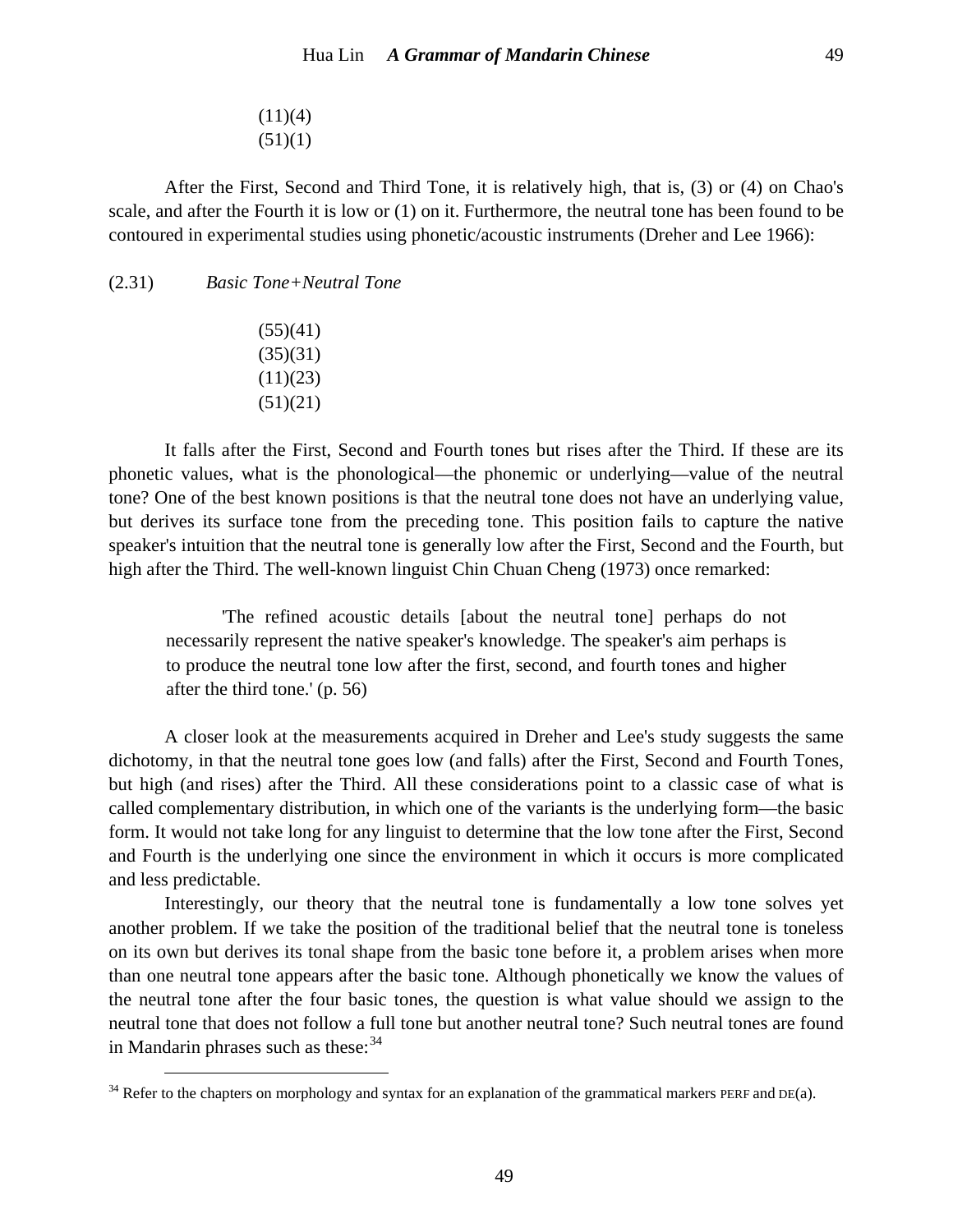| $(2.32)$ a. |                | tui shang qu le de rén           | 推上去了的人                    |
|-------------|----------------|----------------------------------|---------------------------|
|             |                | push up go PERF DE(a) person     | 'person pushed up'        |
|             | $\mathbf{b}$ . | tái shang qu le de rén           | 抬上去了的人                    |
|             |                | carry up go PERF DE $(a)$ person | 'person carried up'       |
|             | $\mathbf{c}$ . | zou shang qu le de rén           | 走上去了的人                    |
|             |                | walk up go PERF DE $(a)$ person  | 'person who has ascended' |
|             | d.             | sòng shang qu le de rén          | 送上去了的人                    |
|             |                | send up go PERF $DE(a)$ person   | 'person sent up'          |
|             |                |                                  |                           |

All four phrases begin with a monosyllabic word, one that carries the First (a), the Second (b), the Third (c) and the Fourth Tone (d) respectively. All of the four syllables between the first word and the last (rén  $\wedge$  'person') are in the neutral tone. Phonetically, except for the first neutral tone, all the other three are strictly low tones. The question here is where these three neutral tones get their low tonal values now that they are not adjacent to a basic tone? What we have argued so far boils down to the following conclusion: that the Mandarin Neutral tone is fundamentally a low tone. In the notation of current theoretical phonology, the low neutral tone can be represented as follows:

(2.33) The Underlying Representation of the Mandarin Neutral Tone

T |  $\mathbf{L}$ 

Now that we have pinpointed the basic value of the Neutral tone, we can look at the neutral tone after the Third Tone to see what causes the low neutral tone to become high after the Third Tone. Let us juxtapose the two tones:

<span id="page-28-0"></span>

| (2.34) |    | 3rd Tone Neutral Tone |
|--------|----|-----------------------|
|        |    |                       |
|        | LL |                       |

Here we find the same low tone sequence as found in the case of the Third Tone Sandhi. We learned earlier that Mandarin avoids sequences of low tonemes, and that the low tone sequence created by juxtaposing two Third Tones triggers some repair process that raises the tail of the preceding Third Tone. If the language does not like sequences of low tonemes when the Third Tone is concerned, there is no reason to expect it to allow the low tone sequence shown above in [\(2.34\).](#page-28-0) The only difference between the Third Tone Sandhi in [\(2.29\)](#page-26-0) and the case here lies in that the repair affects the first syllable in that case, but the second in this one. The difference in the repair, however, should not be difficult to understand, since in both cases, it is the prosodically weaker (and therefore less stable) tone that undergoes the change.